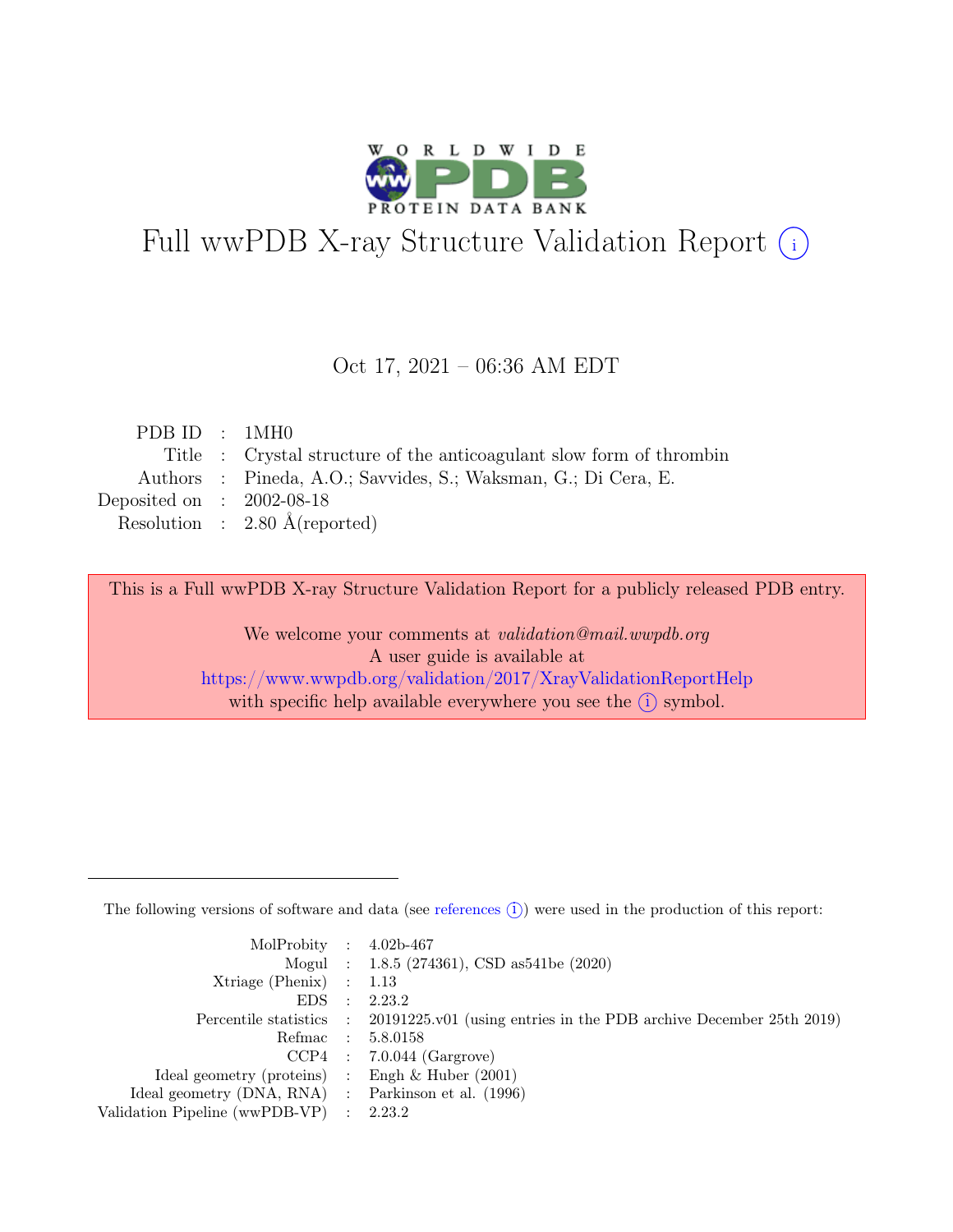# 1 Overall quality at a glance  $(i)$

The following experimental techniques were used to determine the structure: X-RAY DIFFRACTION

The reported resolution of this entry is 2.80 Å.

Percentile scores (ranging between 0-100) for global validation metrics of the entry are shown in the following graphic. The table shows the number of entries on which the scores are based.



| Metric                | Whole archive<br>$(\#\text{Entries})$ | Similar resolution<br>$(\# \text{Entries}, \text{ resolution range}(\AA))$ |
|-----------------------|---------------------------------------|----------------------------------------------------------------------------|
| $R_{free}$            | 130704                                | 3140 (2.80-2.80)                                                           |
| Clashscore            | 141614                                | 3569 (2.80-2.80)                                                           |
| Ramachandran outliers | 138981                                | $3498 (2.80 - 2.80)$                                                       |
| Sidechain outliers    | 138945                                | 3500 (2.80-2.80)                                                           |
| RSRZ outliers         | 127900                                | 3078 (2.80-2.80)                                                           |

The table below summarises the geometric issues observed across the polymeric chains and their fit to the electron density. The red, orange, yellow and green segments of the lower bar indicate the fraction of residues that contain outliers for  $\geq$ =3, 2, 1 and 0 types of geometric quality criteria respectively. A grey segment represents the fraction of residues that are not modelled. The numeric value for each fraction is indicated below the corresponding segment, with a dot representing fractions <=5% The upper red bar (where present) indicates the fraction of residues that have poor fit to the electron density. The numeric value is given above the bar.

| Mol | Chain | Length | Quality of chain |     |         |  |  |  |
|-----|-------|--------|------------------|-----|---------|--|--|--|
|     |       | 287    | 2%<br>52%        | 41% |         |  |  |  |
|     |       | 287    | %<br>49%         | 42% | $5\%$ . |  |  |  |

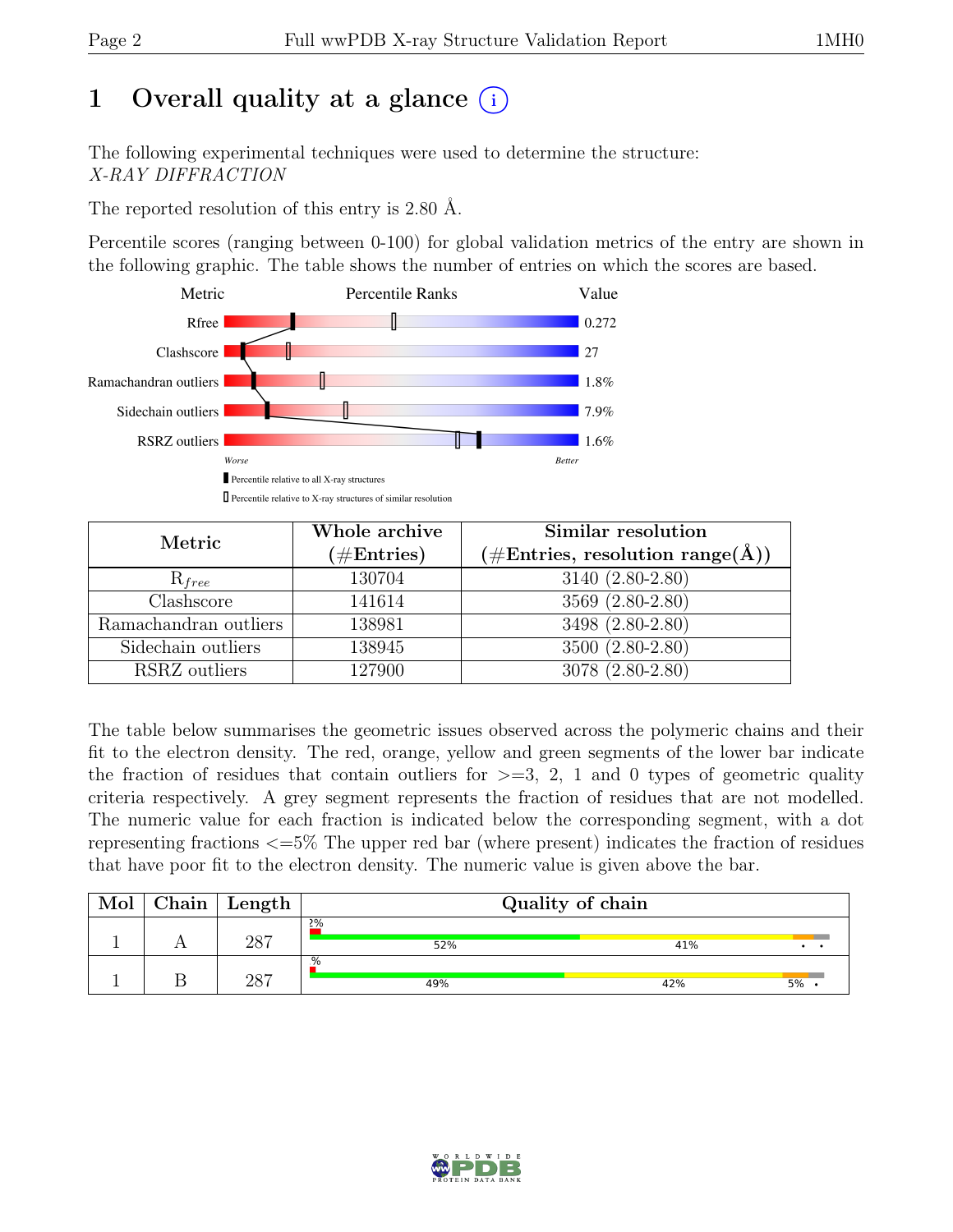# 2 Entry composition (i)

There are 3 unique types of molecules in this entry. The entry contains 4605 atoms, of which 0 are hydrogens and 0 are deuteriums.

In the tables below, the ZeroOcc column contains the number of atoms modelled with zero occupancy, the AltConf column contains the number of residues with at least one atom in alternate conformation and the Trace column contains the number of residues modelled with at most 2 atoms.

• Molecule 1 is a protein called Prothrombin.

| Mol | Chain   Residues | Atoms         |                            |  |        | $ZeroOcc \mid AltConf \mid Trace \mid$ |  |  |
|-----|------------------|---------------|----------------------------|--|--------|----------------------------------------|--|--|
|     | 277              | Total<br>2228 | $C = N$<br>1420 386 407 15 |  |        |                                        |  |  |
|     | 277              | 2238          | Total C N<br>1426 390      |  | 407 15 |                                        |  |  |

There are 2 discrepancies between the modelled and reference sequences:

|      | Chain   Residue   Modelled   Actual |            | Comment                          | Reference |
|------|-------------------------------------|------------|----------------------------------|-----------|
| 77 A |                                     | $\rm{ARG}$ | engineered mutation   UNP P00734 |           |
| 77 A |                                     | $\rm{ARG}$ | engineered mutation   UNP P00734 |           |

• Molecule 2 is 2-acetamido-2-deoxy-beta-D-glucopyranose (three-letter code: NAG) (formula:  $C_8H_{15}NO_6$ .



| Mol - | $ $ Chain $ $ Residues | Atoms       |  |  |  | $ZeroOcc$   AltConf |
|-------|------------------------|-------------|--|--|--|---------------------|
|       |                        | Total C N C |  |  |  |                     |

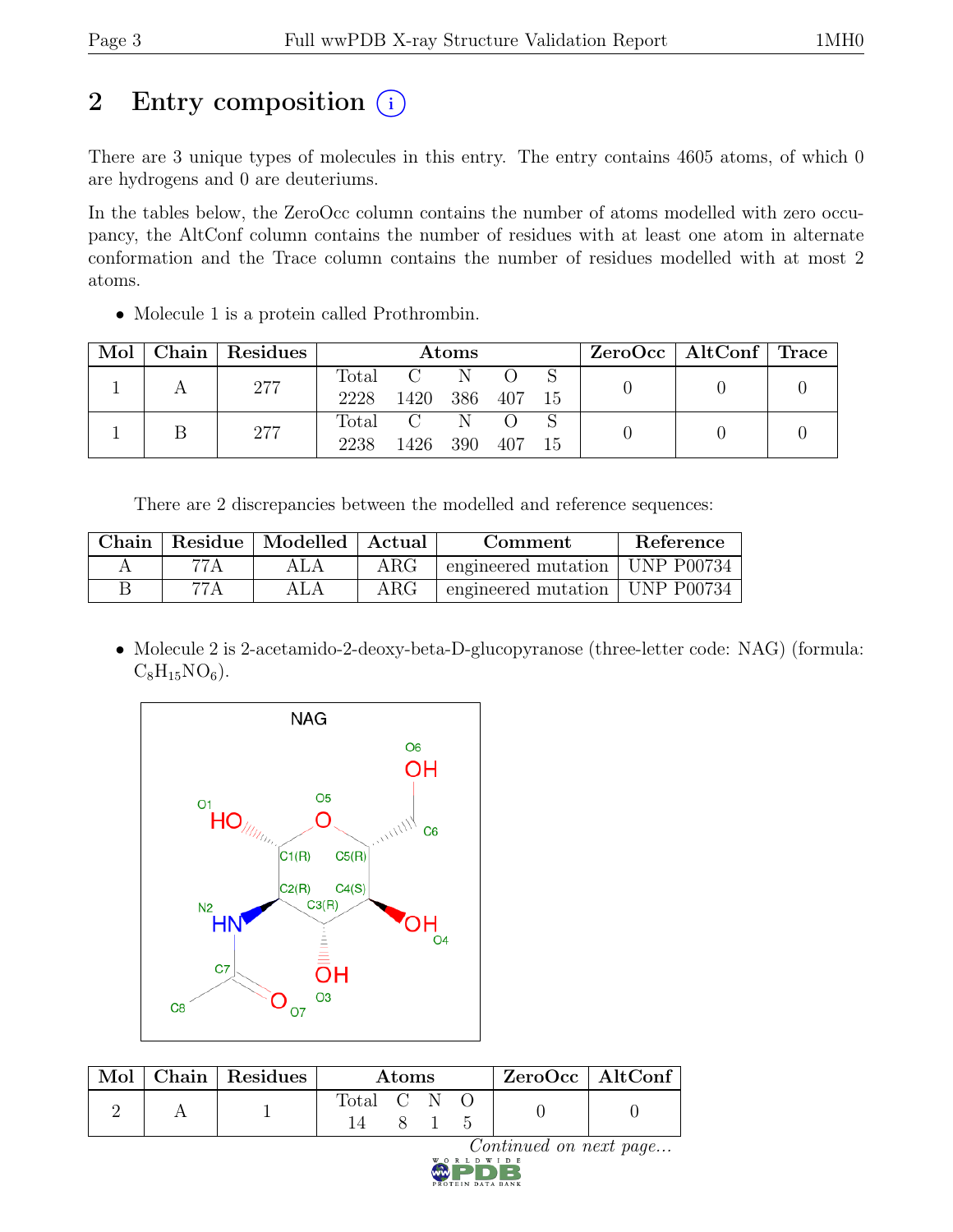Continued from previous page...

|  | Mol   Chain   Residues | Atoms     |  |  |  | $ZeroOcc$   AltConf |
|--|------------------------|-----------|--|--|--|---------------------|
|  |                        | Total C N |  |  |  |                     |

• Molecule 3 is water.

|  | Mol   Chain   Residues | Atoms               | $ZeroOcc \   \$ AltConf |
|--|------------------------|---------------------|-------------------------|
|  |                        | Total O<br>63<br>63 |                         |
|  |                        | Total O             |                         |

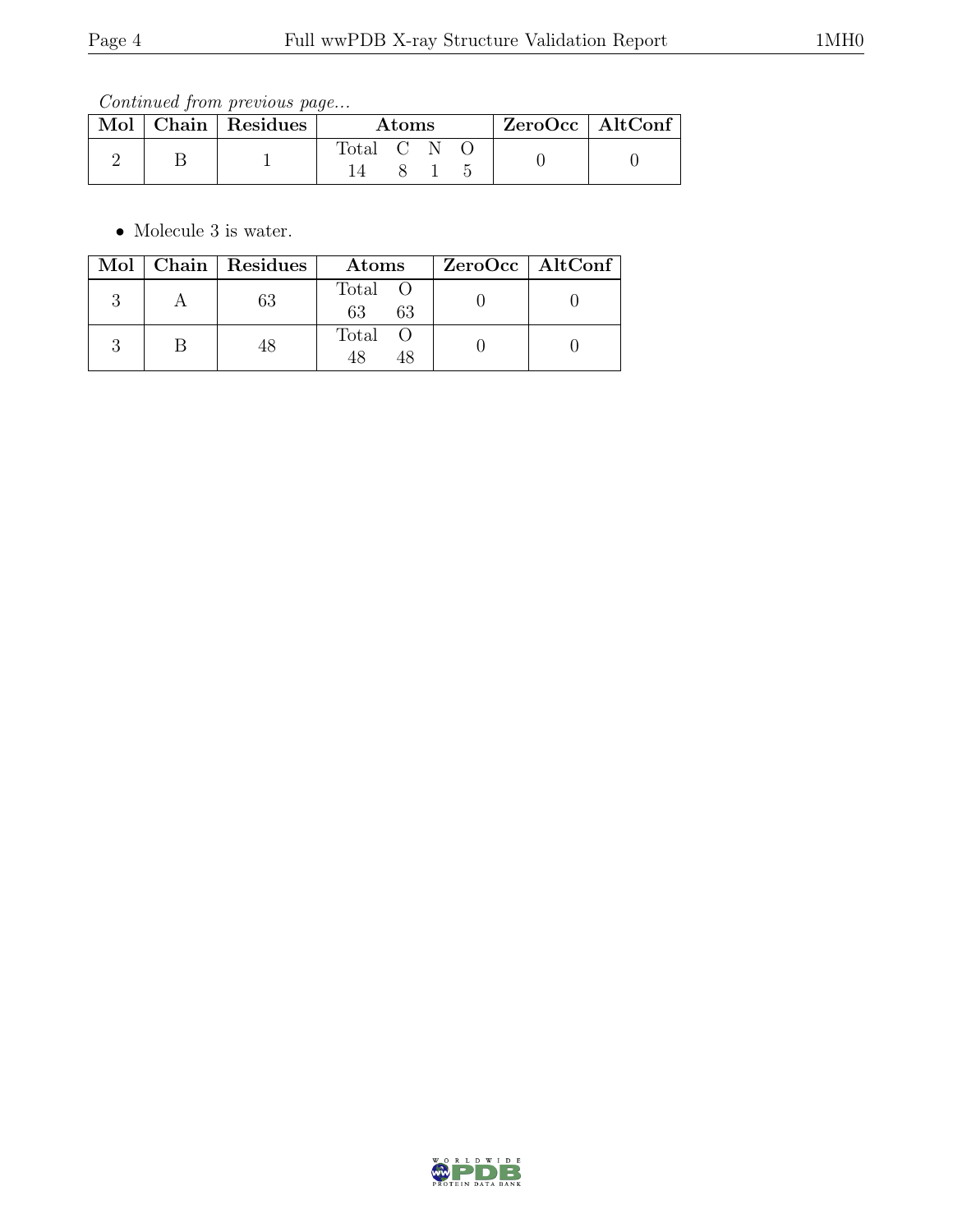# 3 Residue-property plots  $(i)$

These plots are drawn for all protein, RNA, DNA and oligosaccharide chains in the entry. The first graphic for a chain summarises the proportions of the various outlier classes displayed in the second graphic. The second graphic shows the sequence view annotated by issues in geometry and electron density. Residues are color-coded according to the number of geometric quality criteria for which they contain at least one outlier:  $green = 0$ , yellow  $= 1$ , orange  $= 2$  and red  $= 3$  or more. A red dot above a residue indicates a poor fit to the electron density (RSRZ > 2). Stretches of 2 or more consecutive residues without any outlier are shown as a green connector. Residues present in the sample, but not in the model, are shown in grey.



• Molecule 1: Prothrombin

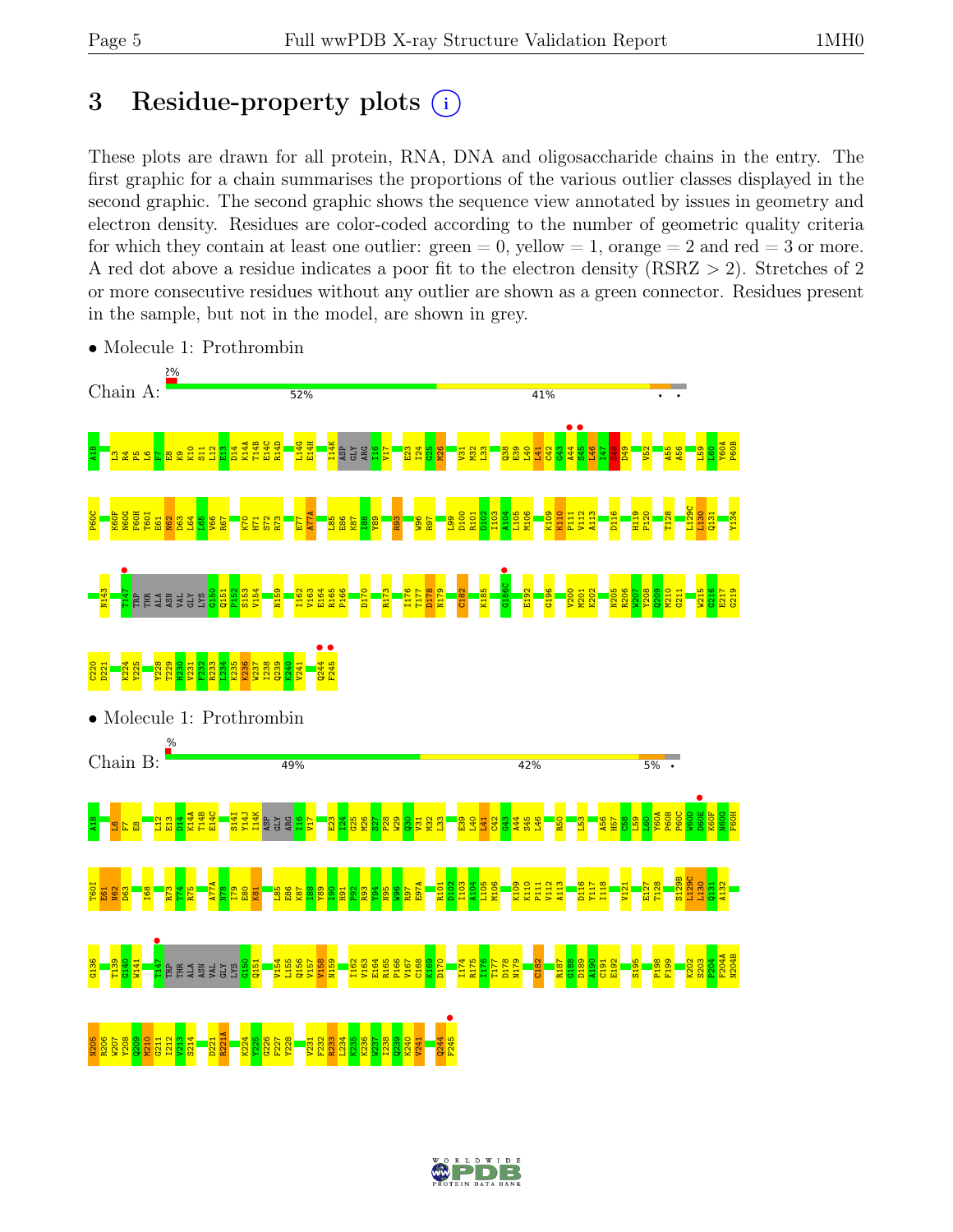# 4 Data and refinement statistics  $(i)$

| Property                                                             | Value                                           | <b>Source</b> |
|----------------------------------------------------------------------|-------------------------------------------------|---------------|
| Space group                                                          | P 21 21 21                                      | Depositor     |
| Cell constants                                                       | $60.53\text{\AA}$ 72.89Å 161.49Å                |               |
| a, b, c, $\alpha$ , $\beta$ , $\gamma$                               | $90.00^\circ$<br>$90.00^\circ$<br>$90.00^\circ$ | Depositor     |
| Resolution $(A)$                                                     | 29.75<br>2.80<br>$\frac{1}{2}$                  | Depositor     |
|                                                                      | 29.75<br>$-2.80$                                | <b>EDS</b>    |
| % Data completeness                                                  | 84.2 (29.75-2.80)                               | Depositor     |
| (in resolution range)                                                | 84.2 (29.75-2.80)                               | <b>EDS</b>    |
| $\mathrm{R}_{merge}$                                                 | (Not available)                                 | Depositor     |
| $R_{sym}$                                                            | (Not available)                                 | Depositor     |
| $\langle I/\sigma(I) \rangle^{-1}$                                   | $2.62$ (at $2.80\text{\AA}$ )                   | Xtriage       |
| Refinement program                                                   | <b>CNS</b>                                      | Depositor     |
|                                                                      | 0.219<br>0.275<br>$\overline{\phantom{a}}$      | Depositor     |
| $R, R_{free}$                                                        | 0.221<br>0.272                                  | DCC           |
| $R_{free}$ test set                                                  | $\overline{1056}$ reflections $(6.38\%)$        | wwPDB-VP      |
| Wilson B-factor $(A^2)$                                              | 40.0                                            | Xtriage       |
| Anisotropy                                                           | 0.085                                           | Xtriage       |
| Bulk solvent $k_{sol}(e/\mathring{A}^3)$ , $B_{sol}(\mathring{A}^2)$ | 0.33, 53.7                                      | <b>EDS</b>    |
| L-test for twinning <sup>2</sup>                                     | $< L >$ = 0.48, $< L^2 >$ = 0.31                | Xtriage       |
| Estimated twinning fraction                                          | No twinning to report.                          | Xtriage       |
| $\overline{F_o,F_c}$ correlation                                     | 0.91                                            | <b>EDS</b>    |
| Total number of atoms                                                | 4605                                            | wwPDB-VP      |
| Average B, all atoms $(A^2)$                                         | 38.0                                            | wwPDB-VP      |

Xtriage's analysis on translational NCS is as follows: The largest off-origin peak in the Patterson function is 5.13% of the height of the origin peak. No significant pseudotranslation is detected.

<sup>&</sup>lt;sup>2</sup>Theoretical values of  $\langle |L| \rangle$ ,  $\langle L^2 \rangle$  for acentric reflections are 0.5, 0.333 respectively for untwinned datasets, and 0.375, 0.2 for perfectly twinned datasets.



<span id="page-5-1"></span><span id="page-5-0"></span><sup>1</sup> Intensities estimated from amplitudes.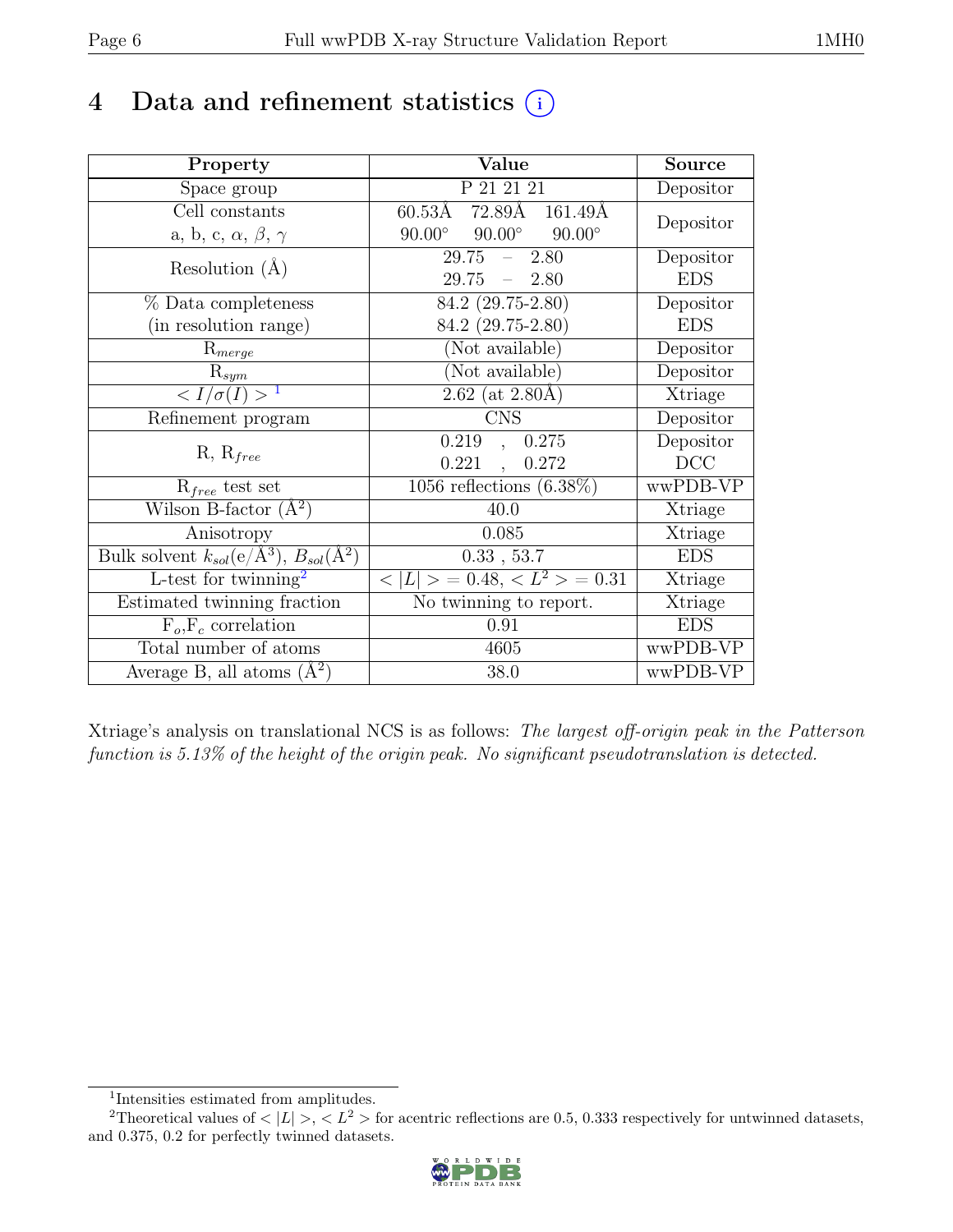# 5 Model quality  $(i)$

# 5.1 Standard geometry  $(i)$

Bond lengths and bond angles in the following residue types are not validated in this section: NAG

The Z score for a bond length (or angle) is the number of standard deviations the observed value is removed from the expected value. A bond length (or angle) with  $|Z| > 5$  is considered an outlier worth inspection. RMSZ is the root-mean-square of all Z scores of the bond lengths (or angles).

| Mol | Chain |             | Bond lengths | Bond angles |             |  |
|-----|-------|-------------|--------------|-------------|-------------|--|
|     |       | <b>RMSZ</b> | $\# Z  > 5$  | <b>RMSZ</b> | $\# Z  > 5$ |  |
|     |       | 0.40        | 0/2282       | 0.67        | 0/3082      |  |
|     | В     | 0.42        | 0/2292       | 0.67        | 0/3093      |  |
| ΑH  | All   | 0.41        | 0/4574       | 0.67        | 0/6175      |  |

There are no bond length outliers.

There are no bond angle outliers.

There are no chirality outliers.

There are no planarity outliers.

### 5.2 Too-close contacts  $(i)$

In the following table, the Non-H and H(model) columns list the number of non-hydrogen atoms and hydrogen atoms in the chain respectively. The H(added) column lists the number of hydrogen atoms added and optimized by MolProbity. The Clashes column lists the number of clashes within the asymmetric unit, whereas Symm-Clashes lists symmetry-related clashes.

|   |     |      | Mol   Chain   Non-H   H(model)   H(added) |      |     | $Clashes$   Symm-Clashes |
|---|-----|------|-------------------------------------------|------|-----|--------------------------|
|   |     | 2228 |                                           | 2185 | 126 |                          |
|   | В   | 2238 |                                           | 2207 | 115 |                          |
|   |     | 14   |                                           | 13   |     |                          |
|   |     | 14   |                                           | 13   |     |                          |
|   |     | 63   |                                           |      |     |                          |
| ച |     | 48   |                                           |      |     |                          |
|   | All | 4605 |                                           | 4418 | 237 |                          |

The all-atom clashscore is defined as the number of clashes found per 1000 atoms (including hydrogen atoms). The all-atom clashscore for this structure is 27.

All (237) close contacts within the same asymmetric unit are listed below, sorted by their clash

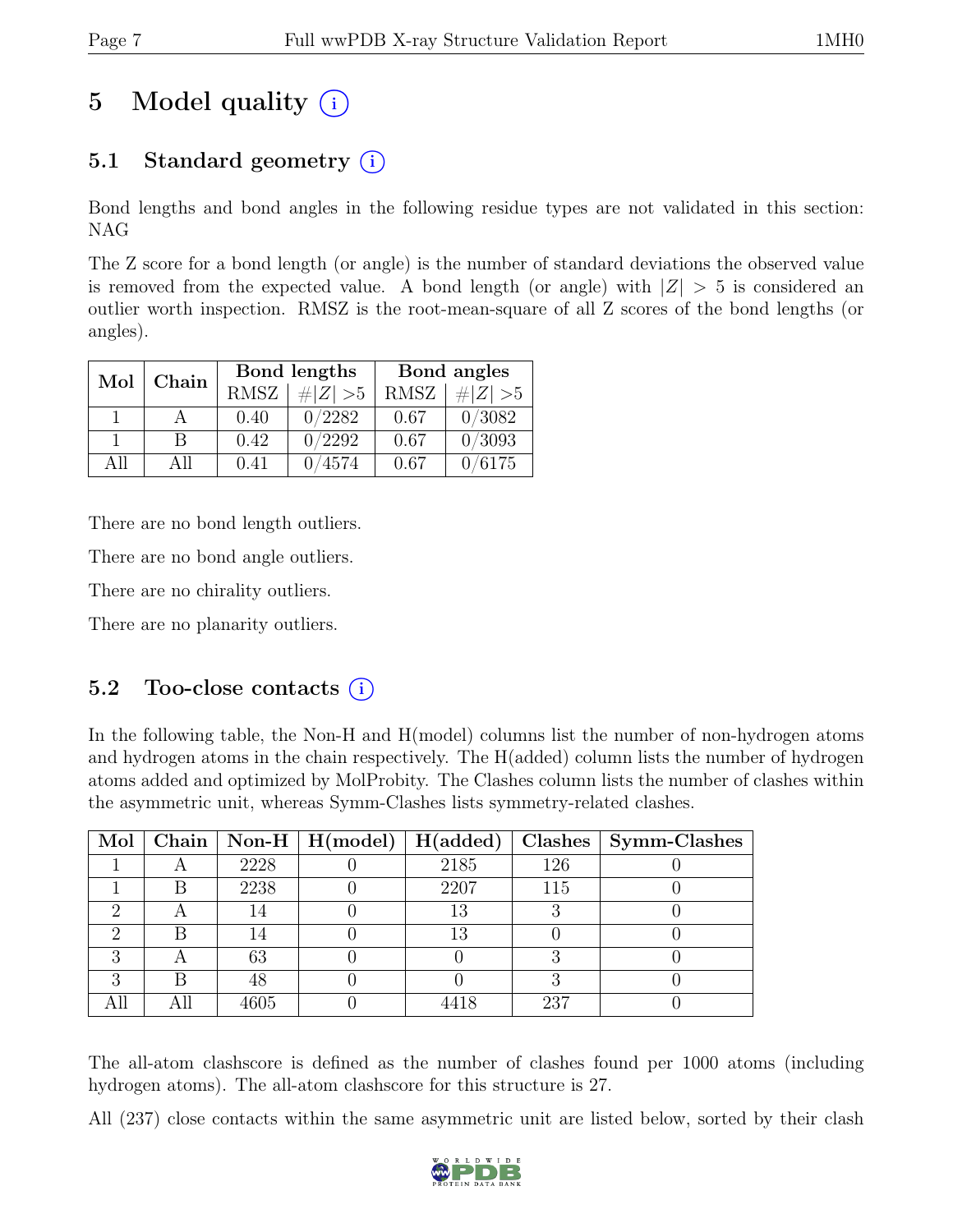magnitude.

| Atom-1             | Atom-2              | Interatomic    | Clash         |  |
|--------------------|---------------------|----------------|---------------|--|
|                    |                     | distance $(A)$ | overlap $(A)$ |  |
| 1:B:177:THR:HG22   | 1:B:179:ASN:H       | 1.18           | 1.06          |  |
| 1:A:177:THR:HG22   | 1:A:179:ASN:H       | 1.14           | 1.05          |  |
| 1:A:60(G):ASN:HD21 | 2:A:600:NAG:HN2     | 1.00           | 0.94          |  |
| 1:A:165:ARG:HB3    | 1:A:165:ARG:HH11    | 1.35           | 0.89          |  |
| 1:B:17:VAL:HG21    | 1:B:221:ASP:HB2     | 1.54           | 0.88          |  |
| 1:A:165:ARG:HB3    | $1:$ A:165:ARG:NH1  | 1.89           | 0.87          |  |
| 1:A:14(B):THR:HB   | $1:$ A:159:ASN:HD21 | 1.40           | 0.85          |  |
| 1: A:86: GLU: HG2  | 1:A:109:LYS:HA      | 1.56           | 0.85          |  |
| 1:B:130:LEU:HD23   | 1:B:162:ILE:HD13    | 1.59           | 0.83          |  |
| 1:A:177:THR:HG22   | 1:A:179:ASN:N       | 1.94           | 0.81          |  |
| 1:A:130:LEU:HD23   | 1:A:162:ILE:HD13    | 1.64           | 0.80          |  |
| 1:A:143:ASN:ND2    | 1:A:192:GLU:HB2     | 1.96           | 0.80          |  |
| 1:B:204(B):ASN:O   | 1:B:206:ARG:N       | 2.17           | 0.78          |  |
| 1: A:6: LEU: CD1   | 1:A:116:ASP:HB3     | 2.14           | 0.78          |  |
| 1:B:41:LEU:HD23    | 1:B:41:LEU:H        | 1.48           | 0.78          |  |
| 1:A:17:VAL:HG21    | 1:A:221:ASP:HB2     | 1.65           | 0.76          |  |
| 1: A:177:THR:CG2   | 1:A:179:ASN:H       | 1.96           | 0.76          |  |
| 1:A:71:HIS:HB3     | 1:A:77:GLU:OE2      | 1.87           | 0.74          |  |
| 1:A:170:ASP:HB3    | 3:A:714:HOH:O       | 1.88           | 0.74          |  |
| 1:B:128:THR:HG23   | 1:B:129(C):LEU:HD22 | 1.69           | 0.72          |  |
| 1:B:73:ARG:HH11    | 1:B:73:ARG:HG2      | 1.52           | 0.72          |  |
| 1:A:60(G):ASN:ND2  | 2:A:600:NAG:HN2     | 1.84           | 0.72          |  |
| 1:A:143:ASN:HD22   | 1:A:192:GLU:HB2     | 1.54           | 0.71          |  |
| 1:A:100:ASP:OD1    | 1:A:101:ARG:HG3     | 1.91           | 0.70          |  |
| 1:A:11:SER:O       | 1:A:12:LEU:HD23     | 1.91           | 0.70          |  |
| 1:A:14(A):LYS:HG2  | 1:A:23:GLU:OE1      | 1.92           | 0.69          |  |
| 1:B:23:GLU:HG3     | 1: B:26: MET:HE2    | 1.76           | 0.67          |  |
| 1:B:56:ALA:HB2     | 1: B: 103: ILE: O   | 1.94           | 0.67          |  |
| 1:A:14(B):THR:HB   | 1:A:159:ASN:ND2     | 2.10           | 0.66          |  |
| 1:A:73:ARG:HG2     | 1:A:73:ARG:HH11     | 1.60           | 0.66          |  |
| 1:A:165:ARG:HH11   | 1:A:165:ARG:CB      | 2.08           | 0.66          |  |
| 1:A:87:LYS:HB3     | 1:A:89:TYR:HE2      | 1.60           | 0.65          |  |
| 1:B:23:GLU:HG3     | 1: B:26: MET:CE     | 2.25           | 0.65          |  |
| 1:A:93:ARG:HB3     | 1:A:101:ARG:HD2     | 1.78           | 0.65          |  |
| 1:A:38:GLN:NE2     | 1:B:204(A):PHE:HD2  | 1.95           | 0.64          |  |
| 1:B:73:ARG:HG2     | 1:B:73:ARG:NH1      | 2.09           | 0.64          |  |
| 1:A:87:LYS:HB3     | 1: A:89: TYR: CE2   | 2.32           | 0.64          |  |
| 1:A:176:ILE:HG22   | 1:A:177:THR:N       | 2.11           | 0.64          |  |
| 1:B:29:TRP:CD2     | 1:B:121:VAL:HB      | 2.33           | 0.64          |  |
| 1:A:241:VAL:O      | 1:A:245:PHE:HD2     | 1.80           | 0.64          |  |
| 1:A:60(H):PHE:HB3  | 1:A:64:LEU:HD11     | 1.80           | 0.63          |  |

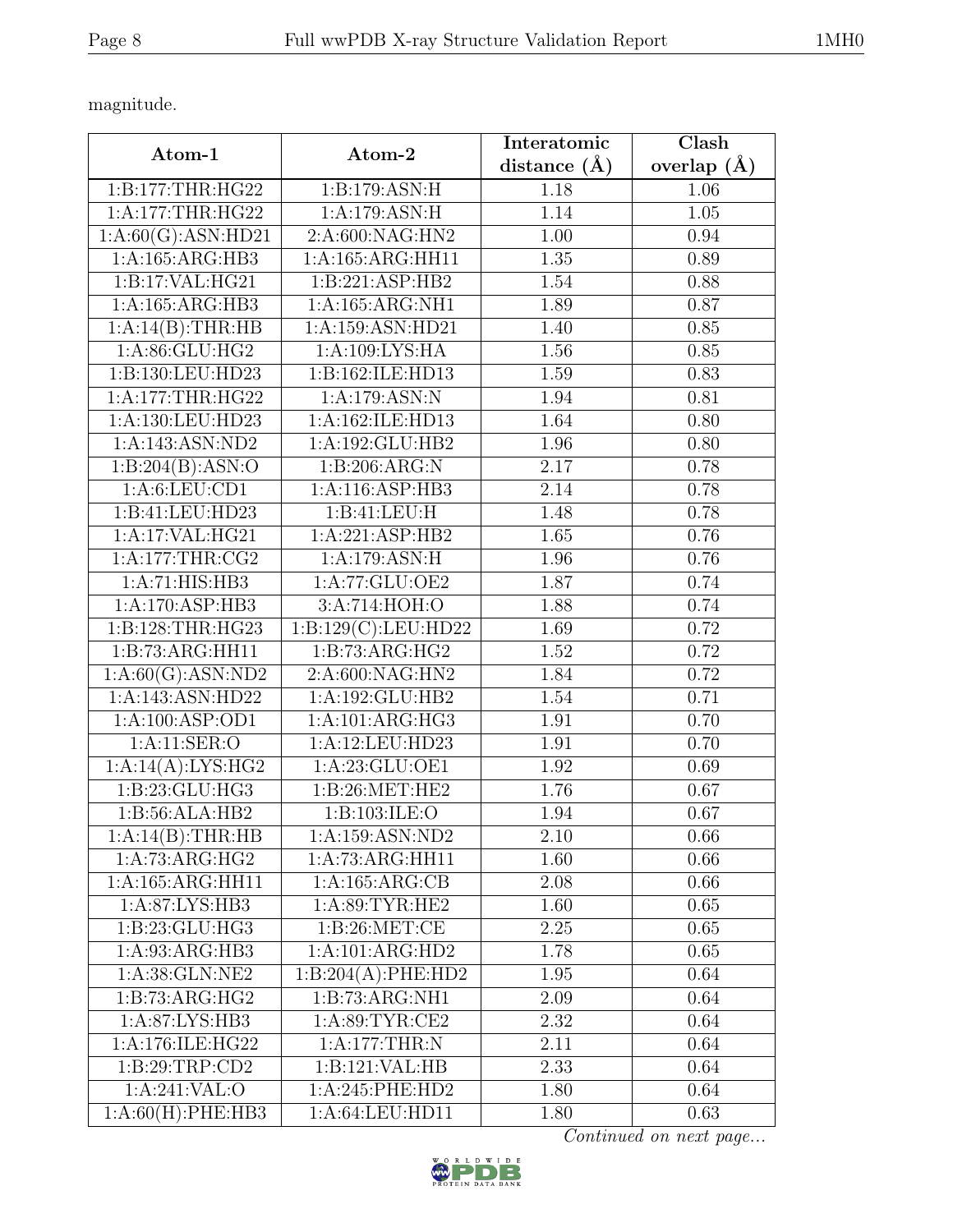|--|

|                      |                              | Interatomic       | $\overline{\text{Clash}}$ |
|----------------------|------------------------------|-------------------|---------------------------|
| Atom-1               | Atom-2                       | distance $(\AA)$  | overlap $(\AA)$           |
| 1:B:85:LEU:HD11      | 1:B:106:MET:HE1              | 1.81              | 0.63                      |
| 1: B: 177: THR: CG2  | 1:B:178:ASP:N                | 2.62              | 0.63                      |
| 1:B:139:THR:HG22     | 1:B:157:VAL:HA               | 1.79              | 0.62                      |
| 1:B:8:GLU:OE2        | 1:B:202:LYS:NZ               | 2.32              | 0.62                      |
| 1:A:6:LEU:HD13       | 1:A:116:ASP:HB3              | 1.82              | 0.61                      |
| 1:B:33:LEU:HD21      | 1: B: 106: MET: SD           | 2.40              | 0.61                      |
| 1:A:73:ARG:HG2       | $1:A:\overline{73:ARG:NH1}$  | 2.16              | 0.61                      |
| 1:B:202:LYS:HE3      | 1:B:205:ASN:HB2              | 1.81              | 0.61                      |
| 1:B:33:LEU:HD21      | 1: B: 106: MET: CE           | 2.32              | 0.59                      |
| 1:A:110:LYS:HG3      | 1:A:111:PRO:HD2              | 1.84              | 0.59                      |
| 1:A:60(G):ASN:ND2    | 2:A:600:NAG:N2               | 2.43              | 0.59                      |
| 1: B:68: ILE:CD1     | 1:B:112:VAL:HG21             | 2.33              | 0.59                      |
| 1:A:23:GLU:H         | 1:A:26:MET:HG2               | 1.67              | 0.59                      |
| 1:A:55:ALA:H         | 1:A:196:GLY:HA2              | 1.67              | 0.59                      |
| 1:A:128:THR:HG21     | 1: A:208: TYR:CD2            | 2.38              | 0.59                      |
| 1:B:81:LYS:HG2       | 3:B:733:HOH:O                | 2.02              | 0.59                      |
| 1: B: 177: THR: HG22 | 1:B:178:ASP:N                | 2.17              | 0.59                      |
| 1:B:41:LEU:HD23      | 1:B:41:LEU:N                 | 2.18              | 0.58                      |
| 1:B:127:GLU:O        | 1:B:129(B):SER:HB2           | 2.04              | 0.58                      |
| 1:A:60(F):LYS:HD2    | 1:A:60(H):PHE:HE2            | 1.69              | 0.57                      |
| 1:B:182:CYS:HB2      | 1: B: 226: GLY:O             | 2.04              | 0.57                      |
| 1:A:46:LEU:HD22      | 1: A:48: SER:H               | 1.68              | 0.57                      |
| 1:B:14(B):THR:HB     | 1:B:159:ASN:HD21             | 1.70              | 0.57                      |
| 1: B: 61: GLU: CD    | 1: B: 61: GLU: H             | 2.07              | 0.57                      |
| 1:B:91:HIS:CE1       | 1:B:101:ARG:HD3              | 2.40              | 0.57                      |
| 1:A:178:ASP:HB2      | 1: A: 233: ARG: NH2          | 2.20              | 0.57                      |
| 1:B:60(F):LYS:HD2    | 1:B:60(H):PHE:HE2            | 1.68              | 0.57                      |
| 1:A:67:ARG:NE        | 1: A:70: LYS: HD2            | $\overline{2.19}$ | 0.56                      |
| 1: A:31: VAL: HG12   | 1: A:32:MET:N                | 2.21              | 0.56                      |
| 1:A:176:ILE:CG2      | 1:A:177:THR:N                | 2.68              | 0.56                      |
| 1:B:14(J):TYR:O      | 1:B:14(K):ILE:HB             | 2.06              | 0.56                      |
| 1:B:158:VAL:HG13     | 1:B:158:VAL:O                | 2.06              | 0.55                      |
| 1: A:41: LEU: H      | 1:A:41:LEU:HD23              | 1.72              | 0.55                      |
| 1: A:23: GLU:O       | 1:A:26:MET:HG2               | 2.07              | 0.55                      |
| 1:B:136:GLY:HA3      | 1: B: 199: PHE: CZ           | 2.42              | 0.55                      |
| 1:A:60(H):PHE:CB     | 1:A:64:LEU:HD11              | 2.37              | 0.54                      |
| 1:B:97:ARG:NH1       | 1:B:97:ARG:HG2               | 2.23              | 0.54                      |
| 1:B:187:ARG:HB3      | 1:B:221:ASP:OD1              | 2.07              | 0.54                      |
| 1:A:24:ILE:H         | 1:A:24:ILE:HD12              | 1.74              | 0.53                      |
| 1: B:25: GLY:O       | 1:B:28:PRO:HD3               | 2.08              | 0.53                      |
| 1:A:14(G):LEU:HD22   | $1:A:1\overline{4(G):LEU:H}$ | 1.73              | 0.53                      |

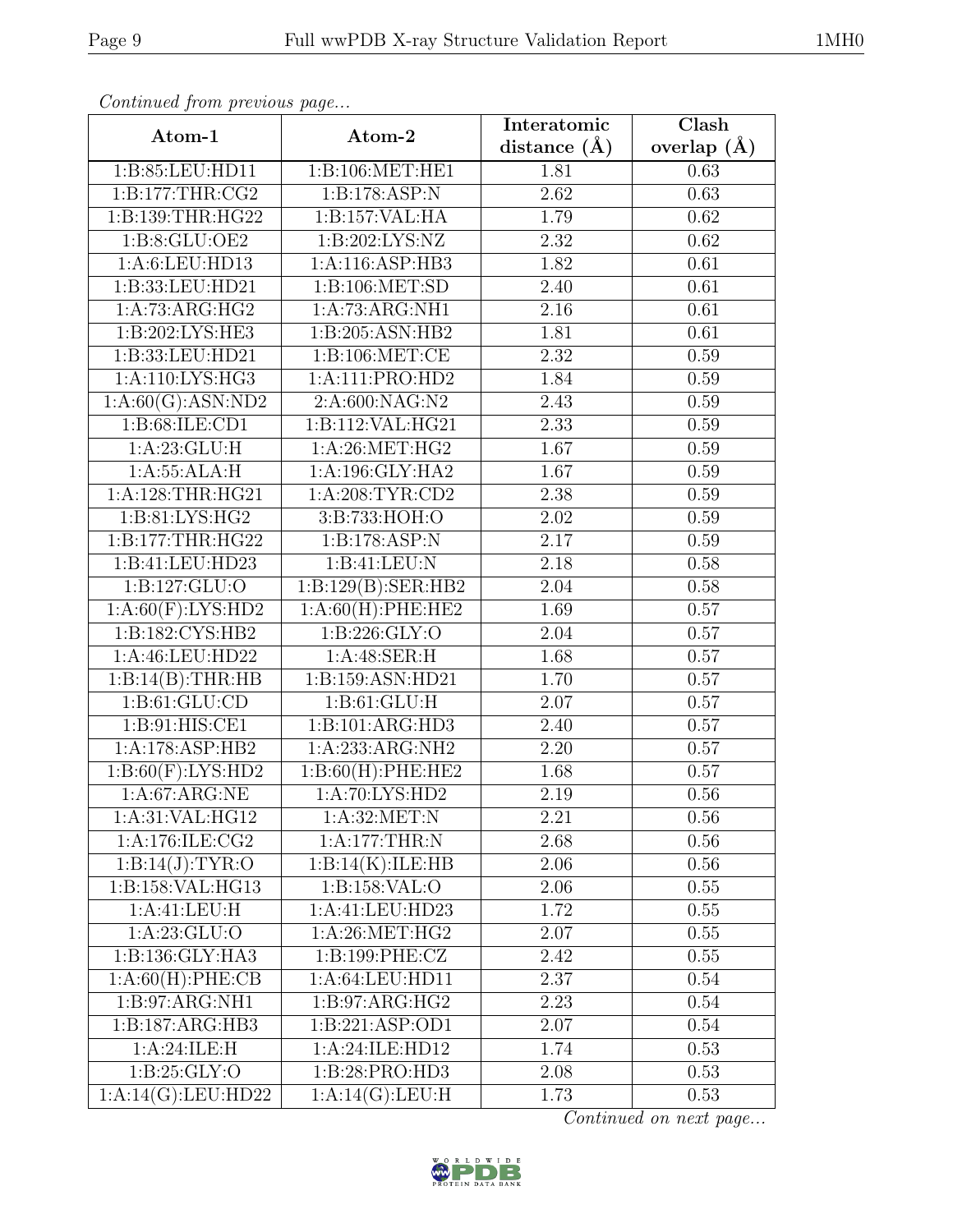| ۰, |  |  |  |
|----|--|--|--|
|----|--|--|--|

|                    | Atom-1<br>Atom-2          |                | $\overline{\text{Clash}}$ |  |  |
|--------------------|---------------------------|----------------|---------------------------|--|--|
|                    |                           | distance $(A)$ | overlap $(\AA)$           |  |  |
| 1:A:173:ARG:HD2    | 3:A:764:HOH:O             | 2.07           | 0.53                      |  |  |
| 1: A:208:TYR:HB2   | 1:A:210:MET:HE1           | 1.89           | 0.53                      |  |  |
| 1:B:105:LEU:HD11   | 1:B:238:ILE:HG23          | 1.90           | 0.53                      |  |  |
| 1: A:41: LEU:O     | 1:A:42:CYS:SG             | 2.65           | 0.53                      |  |  |
| 1:B:139:THR:HG22   | 1: B: 156: GLN: O         | 2.08           | 0.53                      |  |  |
| 1: B:97: ARG: HG2  | 1:B:97:ARG:HH11           | 1.74           | 0.53                      |  |  |
| $1:$ A:46:LEU:CD2  | 1:A:48:SER:O              | 2.58           | 0.52                      |  |  |
| 1:A:178:ASP:HB2    | 1:A:233:ARG:CZ            | 2.40           | 0.52                      |  |  |
| 1:B:60(B):PRO:HB2  | 1:B:60(C):PRO:HDS         | 1.92           | 0.52                      |  |  |
| 1:A:3:LEU:CD2      | 1:A:206:ARG:HG2           | 2.40           | 0.52                      |  |  |
| 1:A:11:SER:C       | 1:A:12:LEU:HD23           | 2.30           | 0.52                      |  |  |
| 1:A:60(A):TYR:CE2  | 1:A:60(C):PRO:HB2         | 2.45           | 0.52                      |  |  |
| 1:B:68:ILE:HD12    | 1:B:112:VAL:HG21          | 1.91           | 0.52                      |  |  |
| 1:A:165:ARG:HB2    | 1:A:166:PRO:HD3           | 1.92           | 0.51                      |  |  |
| 1:B:79:ILE:HG23    | 1: B: 117: TYR: CD2       | 2.44           | 0.51                      |  |  |
| 1:B:187:ARG:HG2    | 1:B:187:ARG:HH11          | 1.75           | 0.51                      |  |  |
| 1:B:86:GLU:HB2     | 1:B:109:LYS:HA            | 1.92           | 0.51                      |  |  |
| 1:B:60(A):TYR:CE2  | 1:B:60(C):PRO:HB2         | 2.44           | 0.51                      |  |  |
| 1:B:62:ASN:HB3     | 3:B:731:HOH:O             | 2.09           | 0.51                      |  |  |
| 1:A:14(K):ILE:HG13 | 1:A:134:TYR:OH            | 2.11           | 0.51                      |  |  |
| 1:B:165:ARG:O      | 1:B:166:PRO:C             | 2.48           | 0.51                      |  |  |
| 1:A:99:LEU:HD12    | 1: A:215:TRP:HB3          | 1.93           | 0.51                      |  |  |
| 1:A:217:GLU:OE1    | 1:A:224:LYS:HE3           | 2.11           | 0.51                      |  |  |
| 1: A: 131: GLN: O  | 1:A:134:TYR:HB2           | 2.11           | 0.51                      |  |  |
| 1: A:235: LYS:O    | 1:A:239:GLN:HG3           | 2.11           | 0.50                      |  |  |
| 1:B:31:VAL:HB      | 1:B:44:ALA:HB3            | 1.94           | 0.50                      |  |  |
| 1:A:38:GLN:NE2     | 1:B:203:SER:OG            | 2.45           | 0.50                      |  |  |
| 1:A:3:LEU:HD21     | 1:A:206:ARG:HG2           | 1.93           | 0.50                      |  |  |
| 1:B:174:ILE:HG22   | 1:B:175:ARG:N             | 2.27           | 0.50                      |  |  |
| 1:B:221(A):ARG:HB3 | 1:B:224:LYS:HB2           | 1.94           | 0.50                      |  |  |
| 1:B:57:HIS:CE1     | 1:B:195:SER:HB3           | 2.47           | 0.50                      |  |  |
| $1:A:60(I)$ :THR:N | 1:A:63:ASP:OD2            | 2.45           | 0.49                      |  |  |
| 1:A:105:LEU:HD12   | 1:A:241:VAL:HG21          | 1.94           | 0.49                      |  |  |
| 1:B:165:ARG:HB2    | 1:B:166:PRO:HD3           | 1.94           | 0.49                      |  |  |
| 1: B:29:TRP:CG     | 1:B:121:VAL:HB            | 2.48           | 0.48                      |  |  |
| 1:A:24:ILE:HD12    | 1:A:24:ILE:N              | 2.28           | 0.48                      |  |  |
| 1:A:62:ASN:ND2     | $1:A:62:ASN:\overline{H}$ | 2.09           | 0.48                      |  |  |
| 1: B:240: LYS:O    | 1:B:244:GLN:HB2           | 2.13           | 0.48                      |  |  |
| 1:B:40:LEU:C       | 1:B:40:LEU:HD23           | 2.34           | 0.48                      |  |  |
| 1:B:182:CYS:HB3    | 1:B:227:PHE:CE2           | 2.49           | 0.48                      |  |  |
| 1:A:60(F):LYS:HD2  | 1:A:60(H):PHE:CE2         | 2.48           | 0.48                      |  |  |

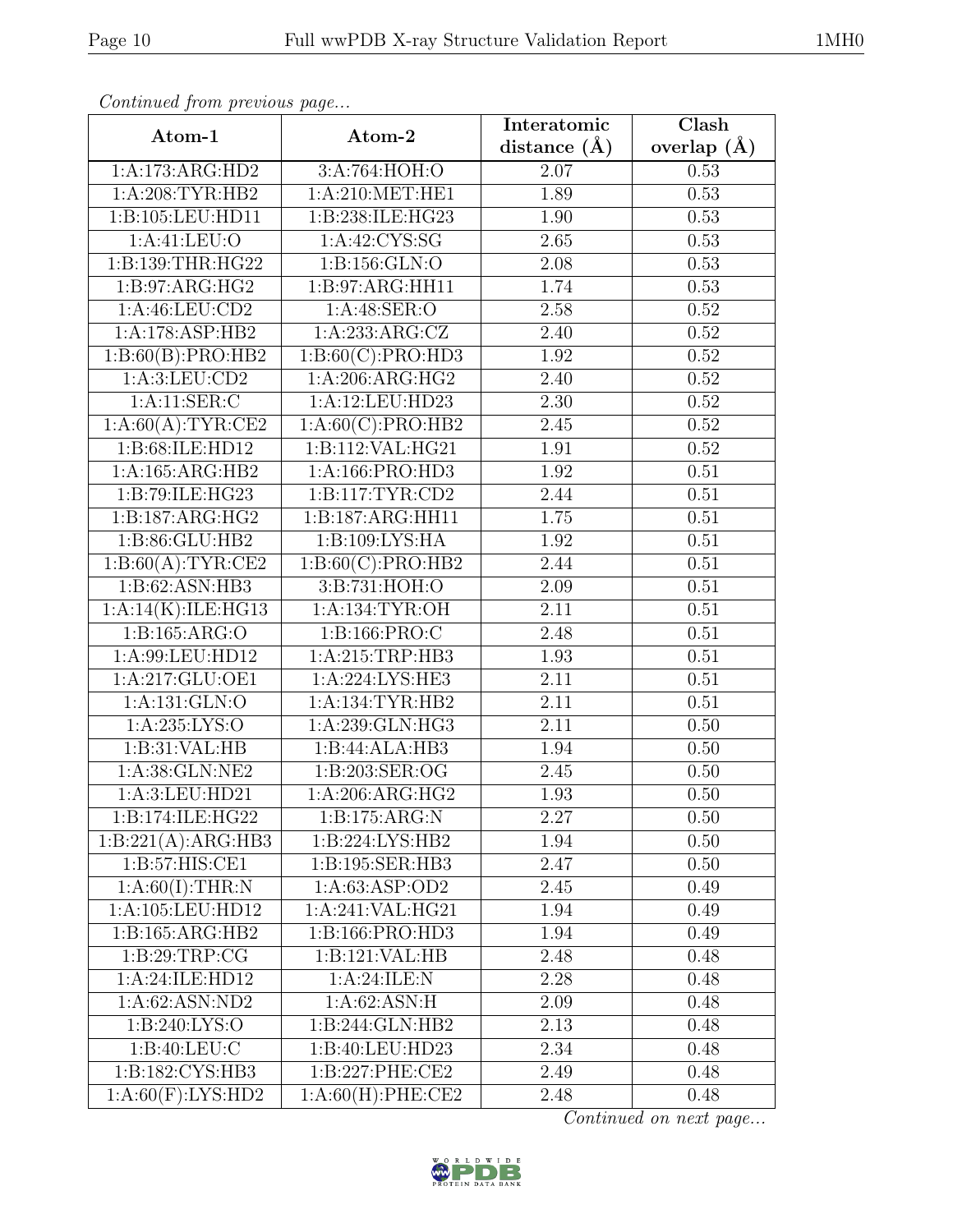| ٦ |  |
|---|--|

|                    |                    | Interatomic | $\overline{\text{Clash}}$ |
|--------------------|--------------------|-------------|---------------------------|
| Atom-1             | Atom-2             |             | overlap $(\AA)$           |
| 1:A:163:VAL:HB     | 1:A:182:CYS:SG     | 2.54        | 0.48                      |
| 1:B:14(A):LYS:HG3  | 1:B:23:GLU:OE1     | 2.13        | 0.48                      |
| 1: A: 33: LEU: O   | 1:A:41:LEU:HD23    | 2.13        | 0.48                      |
| 1:B:97(A):GLU:HB2  | 3:B:735:HOH:O      | 2.13        | 0.48                      |
| 1:B:14(I):SER:C    | 1:B:14(K):ILE:H    | 2.15        | 0.48                      |
| 1:B:40:LEU:HB3     | 1:B:73:ARG:NH2     | 2.29        | 0.48                      |
| 1:A:14(G):LEU:H    | 1:A:14(G):LEU:CD2  | 2.26        | 0.48                      |
| 1:A:211:GLY:HA2    | 1: A:229:THR:O     | 2.14        | 0.48                      |
| 1:B:177:THR:HG22   | 1:B:179:ASN:N      | 2.04        | 0.48                      |
| 1:B:97(A):GLU:OE1  | 1:B:175:ARG:HB3    | 2.15        | 0.47                      |
| 1:A:185:LYS:HG2    | 1:A:225:TYR:OH     | 2.14        | 0.47                      |
| 1:A:164:GLU:H      | 1:A:164:GLU:CD     | 2.18        | 0.47                      |
| 1:B:41:LEU:N       | 1:B:41:LEU:CD2     | 2.78        | 0.47                      |
| 1:B:60(F):LYS:HD2  | 1:B:60(H):PHE:CE2  | 2.49        | 0.47                      |
| 1:B:154:VAL:CG1    | 1:B:155:LEU:N      | 2.77        | 0.47                      |
| 1:A:38:GLN:NE2     | 1:B:204(A):PHE:CD2 | 2.79        | 0.47                      |
| 1:A:228:TYR:CD1    | 1:A:228:TYR:N      | 2.83        | 0.47                      |
| 1:B:187:ARG:HG2    | 1:B:187:ARG:NH1    | 2.30        | 0.47                      |
| 1:B:241:VAL:O      | 1:B:245:PHE:HD2    | 1.98        | 0.47                      |
| 1:A:ARG:HB2        | 1: A:8: GLU:OE1    | 2.14        | 0.47                      |
| 1: A:61: GLU:O     | 1:A:85:LEU:HB2     | 2.15        | 0.46                      |
| 1:B:204(B):ASN:O   | 1:B:204(B):ASN:CG  | 2.53        | 0.46                      |
| 1:B:68:ILE:HG22    | 1:B:118:ILE:HG12   | 1.98        | 0.46                      |
| 1:A:14(B):THR:CB   | 1:A:159:ASN:HD21   | 2.20        | 0.46                      |
| 1:B:60(I):THR:HG23 | 1:B:61:GLU:OE1     | 2.15        | 0.46                      |
| 1:A:60(B):PRO:HB2  | 1:A:60(C):PRO:HDS  | 1.97        | 0.46                      |
| 1:B:154:VAL:HG12   | 1:B:155:LEU:N      | 2.31        | 0.46                      |
| 1:B:168:CYS:HB3    | 1:B:227:PHE:HE2    | 1.79        | 0.46                      |
| 1:A:60(B):PRO:HG2  | 1:A:96:TRP:CZ2     | 2.50        | 0.46                      |
| 1:B:228:TYR:CD1    | 1: B: 228: TYR: N  | 2.84        | 0.46                      |
| 1:A:46:LEU:HD21    | 1: A:48: SER:O     | 2.15        | 0.46                      |
| 1:B:53:LEU:HD11    | 1:B:212:ILE:HD11   | 1.97        | 0.46                      |
| 1:A:14(G):LEU:HD22 | 1:A:14(G):LEU:N    | 2.31        | 0.46                      |
| 1:A:119:HIS:CG     | 1:A:120:PRO:HD2    | 2.51        | 0.46                      |
| 1: B: 93: ARG: O   | 1:B:101:ARG:HD2    | 2.16        | 0.46                      |
| 1:B:33:LEU:O       | 1:B:41:LEU:HD23    | 2.16        | 0.45                      |
| 1: A:32: MET:SD    | 1:A:40:LEU:HD12    | 2.56        | 0.45                      |
| 1:A:ARG:HA         | 1: A:5: PRO:HD2    | 1.85        | 0.45                      |
| 1:A:105:LEU:HD12   | 1: A:241:VAL: CG2  | 2.46        | 0.45                      |
| 1:A:208:TYR:HB2    | 1: A:210: MET:CE   | 2.46        | 0.45                      |
| 1: A:8: GLU:OE2    | 1: A:202: LYS: NZ  | 2.49        | 0.45                      |

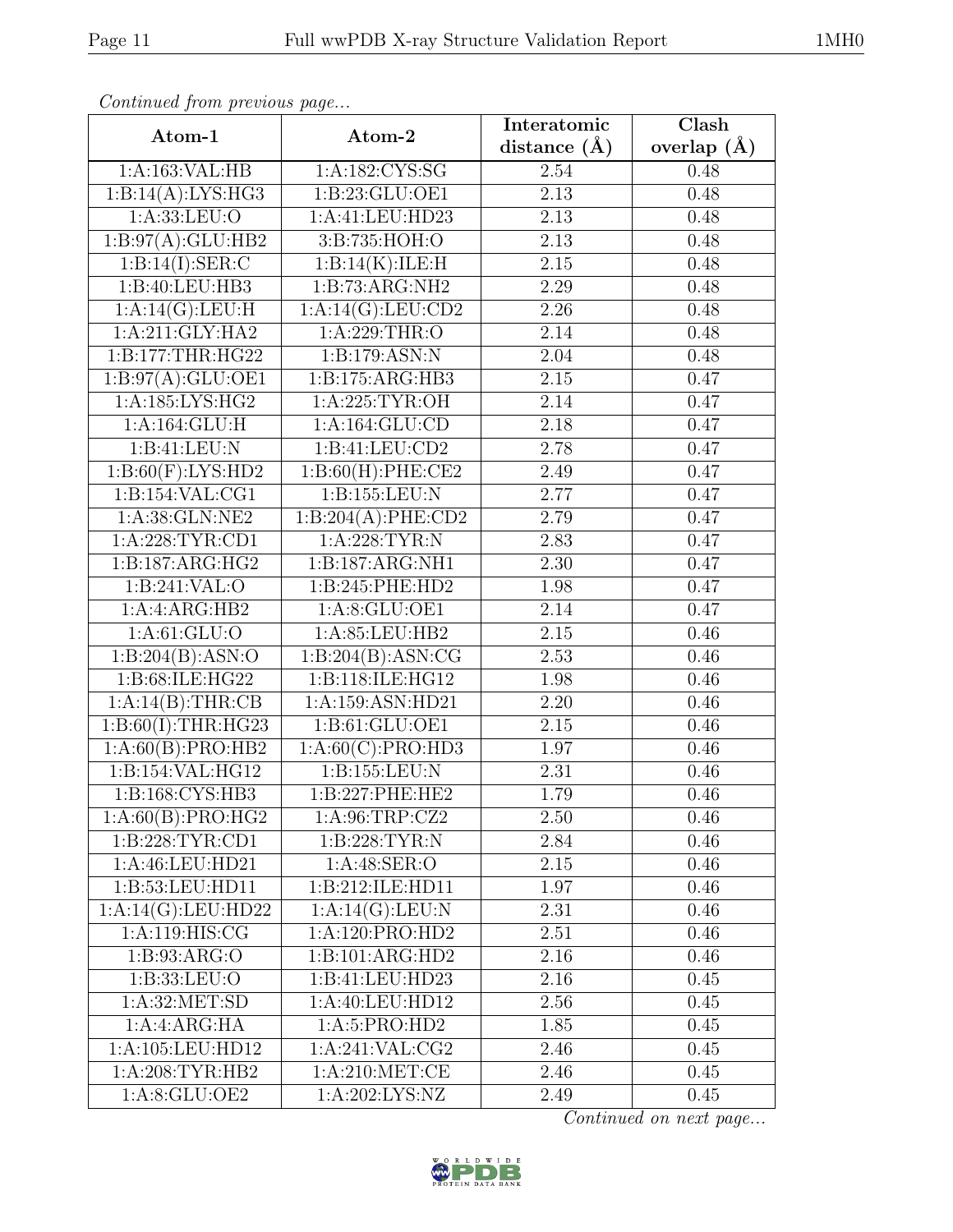| ٦ |  |
|---|--|

| onttheway, ont proceed page<br>Atom-1 | Atom-2              | Interatomic | $\overline{\text{Clash}}$ |  |
|---------------------------------------|---------------------|-------------|---------------------------|--|
|                                       |                     |             | overlap $(\AA)$           |  |
| 1:B:14(I):SER:C                       | 1:B:14(K):ILE:N     | 2.70        | 0.45                      |  |
| 1: A: 33: LEU: HD21                   | 1: A:106: MET:CE    | 2.47        | 0.45                      |  |
| 1:B:6:LEU:HD13                        | 1:B:116:ASP:HB3     | 1.99        | 0.45                      |  |
| 1:B:87:LYS:HB3                        | 1:B:89:TYR:CE2      | 2.52        | 0.45                      |  |
| 1:B:165:ARG:O                         | 1:B:168:CYS:N       | 2.50        | 0.45                      |  |
| 1:A:40:LEU:HD23                       | 1: A:40: LEU: C     | 2.37        | 0.44                      |  |
| 1:A:72:SER:HA                         | 1:A:153:SER:O       | 2.17        | 0.44                      |  |
| 1:A:97:ARG:HG2                        | 1:A:97:ARG:HH11     | 1.81        | 0.44                      |  |
| 1: B: 233: ARG: O                     | 1:B:234:LEU:HD23    | 2.16        | 0.44                      |  |
| 1:A:31:VAL:CG1                        | 1:A:32:MET:N        | 2.81        | 0.44                      |  |
| 1:A:77(A):ALA:HB2                     | 1:B:14(J):TYR:O     | 2.18        | 0.44                      |  |
| 1: A:61: GLU: H                       | 1: A:61: GLU:CD     | 2.19        | 0.44                      |  |
| 1: B:68: ILE: O                       | 1: B: 80: GLU: HA   | 2.17        | 0.44                      |  |
| 1:B:170:ASP:OD2                       | 1:B:170:ASP:C       | 2.56        | 0.44                      |  |
| 1:B:29:TRP:O                          | 1:B:45:SER:HA       | 2.17        | 0.44                      |  |
| 1: B: 168: CYS: HB3                   | 1:B:227:PHE:CE2     | 2.53        | 0.44                      |  |
| 1:A:33:LEU:HD21                       | 1: A:106: MET:HE1   | 1.99        | 0.44                      |  |
| 1:A:176:ILE:CG2                       | 1:A:177:THR:H       | 2.30        | 0.44                      |  |
| 1:B:59:LEU:HD21                       | 1:B:106:MET:HE3     | 2.00        | 0.43                      |  |
| 1: B:208: TYR: C                      | 1:B:210:MET:HE1     | 2.39        | 0.43                      |  |
| 1: A:23: GLU: N                       | 1:A:26:MET:HG2      | 2.32        | 0.43                      |  |
| 1: A: 10: LYS: O                      | 1:A:12:LEU:HG       | 2.19        | 0.43                      |  |
| 1:A:6:LEU:HD11                        | 1:A:116:ASP:HB3     | 1.96        | 0.43                      |  |
| 1:A:52:VAL:HB                         | 1:A:106:MET:HB2     | 2.00        | 0.43                      |  |
| 1:B:68:ILE:HB                         | 1:B:118:ILE:HD13    | 2.00        | 0.43                      |  |
| 1:A:14:ASP:OD1                        | 1:A:14(C):GLU:N     | 2.52        | 0.43                      |  |
| 1:A:59:LEU:HD21                       | 1:A:106:MET:HE3     | 2.00        | 0.43                      |  |
| 1:A:60(I):THR:CG2                     | 1: A:61: GLU: N     | 2.81        | 0.43                      |  |
| 1:B:214:SER:HB3                       | 1:B:227:PHE:O       | 2.19        | 0.43                      |  |
| 1:A:71:HIS:NE2                        | 1:A:154:VAL:HG11    | 2.34        | 0.42                      |  |
| 1:A:14(D):ARG:HA                      | 1:A:14(G):LEU:HD23  | 2.01        | 0.42                      |  |
| 1:A:177:THR:CG2                       | 1:A:178:ASP:N       | 2.82        | 0.42                      |  |
| 1:B:13:GLU:HA                         | 1:B:14(C):GLU:OE1   | 2.20        | 0.42                      |  |
| 1:B:95:ASN:HD21                       | 1: B:97(A): GLU:HB3 | 1.83        | 0.42                      |  |
| 1:B:60(I):THR:HB                      | 1:B:63:ASP:OD2      | 2.19        | $0.42\,$                  |  |
| 1:B:232:PHE:O                         | 1:B:234:LEU:N       | 2.52        | 0.42                      |  |
| 1: A:219: GLY:O                       | 1:A:220:CYS:SG      | 2.77        | 0.42                      |  |
| 1:A:62:ASN:HB3                        | 3:A:743:HOH:O       | 2.19        | 0.42                      |  |
| 1:B:85:LEU:CD1                        | 1:B:106:MET:HE1     | 2.48        | 0.42                      |  |
| 1:A:17:VAL:HG21                       | 1:A:221:ASP:CB      | 2.43        | 0.42                      |  |
| $1:B:14(\overline{C}):GLU:OE2$        | 1:B:202:LYS:HE2     | 2.19        | 0.42                      |  |

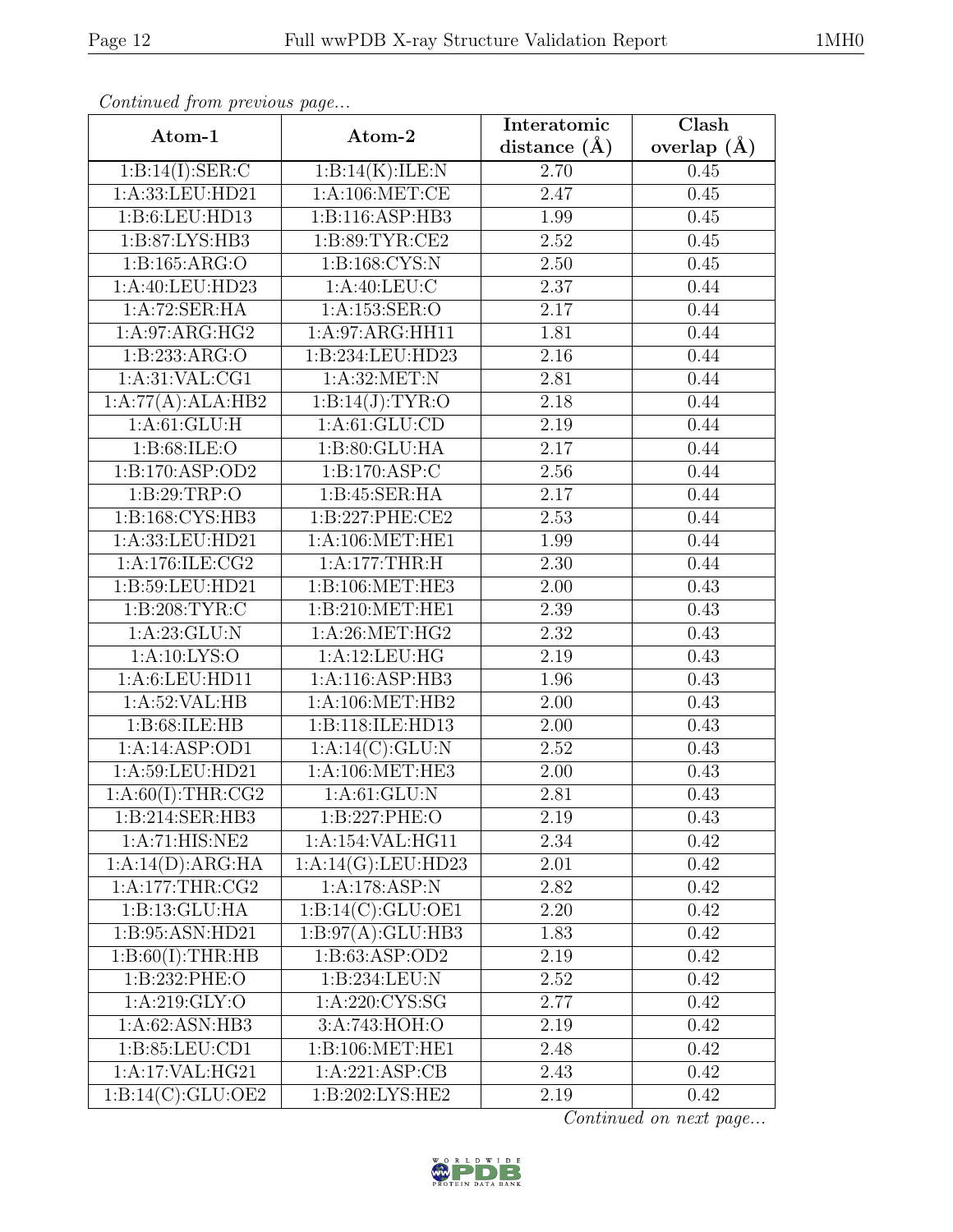| Atom-1                                             | Atom-2                            | Interatomic       | $\overline{\text{Clash}}$ |
|----------------------------------------------------|-----------------------------------|-------------------|---------------------------|
|                                                    |                                   | distance $(\AA)$  | overlap $(\AA)$           |
| 1:B:29:TRP:HH2                                     | 1:B:207:TRP:CG                    | 2.37              | 0.42                      |
| 1:B:73:ARG:HG2                                     | 1:B:73:ARG:O                      | $\overline{2.19}$ | 0.42                      |
| 1: A:236:LYS:HD2                                   | 1: A:236:LYS:HA                   | 1.92              | 0.42                      |
| 1:B:191:CYS:O                                      | 1:B:192:GLU:C                     | 2.57              | 0.42                      |
| 1: A:200: VAL:O                                    | 1: A:201:MET:HG2                  | $\overline{2.20}$ | 0.42                      |
| 1:B:112:VAL:HG12                                   | 1:B:113:ALA:N                     | 2.33              | 0.42                      |
| 1:A:112:VAL:HG12                                   | 1:A:113:ALA:N                     | $\overline{2.34}$ | 0.41                      |
| 1:A:237:TRP:O                                      | 1:A:238:ILE:C                     | 2.58              | 0.41                      |
| 1:A:241:VAL:O                                      | 1:A:245:PHE:CD2                   | 2.66              | 0.41                      |
| 1:B:132:ALA:HA                                     | 1:B:162:ILE:O                     | 2.20              | 0.41                      |
| 1:A:60(C):PRO:HD3                                  | 1: A:96:TRP:CE3                   | 2.54              | 0.41                      |
| 1:B:31:VAL:HG12                                    | 1: B:32:MET:N                     | 2.34              | 0.41                      |
| 1:A:165:ARG:HH21                                   | 1:A:178:ASP:HA                    | 1.85              | 0.41                      |
| 1:A:178:ASP:N                                      | 1:A:178:ASP:OD2                   | 2.54              | 0.41                      |
| 1:B:182:CYS:HB3                                    | 1:B:227:PHE:CD2                   | 2.55              | 0.41                      |
| 1:A:177:THR:HG21                                   | 1:A:179:ASN:HD22                  | 1.85              | 0.41                      |
| 1: B: 163: VAL: CG1                                | 1:B:167:VAL:HB                    | 2.51              | 0.41                      |
| 1:A:220:CYS:O                                      | 1:A:221:ASP:HB3                   | 2.20              | 0.41                      |
| 1:B:68:ILE:HG21                                    | 1:B:118:ILE:HG23                  | $\overline{2.03}$ | 0.41                      |
| 1:A:56:ALA:HB2                                     | $1:A:103:\overline{\text{ILE}:O}$ | 2.21              | 0.41                      |
| 1:B:7:PHE:HB3                                      | 1:B:12:LEU:O                      | $\overline{2.20}$ | 0.41                      |
| 1:B:41:LEU:O                                       | 1:B:42:CYS:SG                     | 2.79              | 0.41                      |
| 1: B: 50: ARG: HG3                                 | 1:B:111:PRO:HB3                   | $\overline{2.03}$ | 0.40                      |
| $1:A:24:\overline{\text{ILE}}:\overline{\text{H}}$ | 1:A:24:ILE:CD1                    | $\overline{2.35}$ | 0.40                      |
| 1:A:71:HIS:NE2                                     | 1:A:154:VAL:CG1                   | 2.85              | 0.40                      |
| 1:B:32:MET:HE2                                     | 1:B:141:TRP:CD2                   | $\overline{2.57}$ | 0.40                      |
| 1:B:177:THR:CG2                                    | 1:B:178:ASP:H                     | 2.34              | 0.40                      |
| 1:A:44:ALA:HA                                      | 1:A:196:GLY:O                     | $\overline{2.21}$ | 0.40                      |
| 1:A:60(B):PRO:O                                    | 1: A:60(C): PRO:C                 | 2.60              | 0.40                      |
| 1:B:174:ILE:CG2                                    | 1:B:175:ARG:N                     | 2.84              | 0.40                      |
| 1:B:40:LEU:HD23                                    | 1:B:40:LEU:O                      | $\overline{2.22}$ | 0.40                      |
| 1:B:211:GLY:HA2                                    | 1:B:231:VAL:HG23                  | 2.03              | 0.40                      |

There are no symmetry-related clashes.

# 5.3 Torsion angles (i)

#### 5.3.1 Protein backbone (i)

In the following table, the Percentiles column shows the percent Ramachandran outliers of the chain as a percentile score with respect to all X-ray entries followed by that with respect to entries

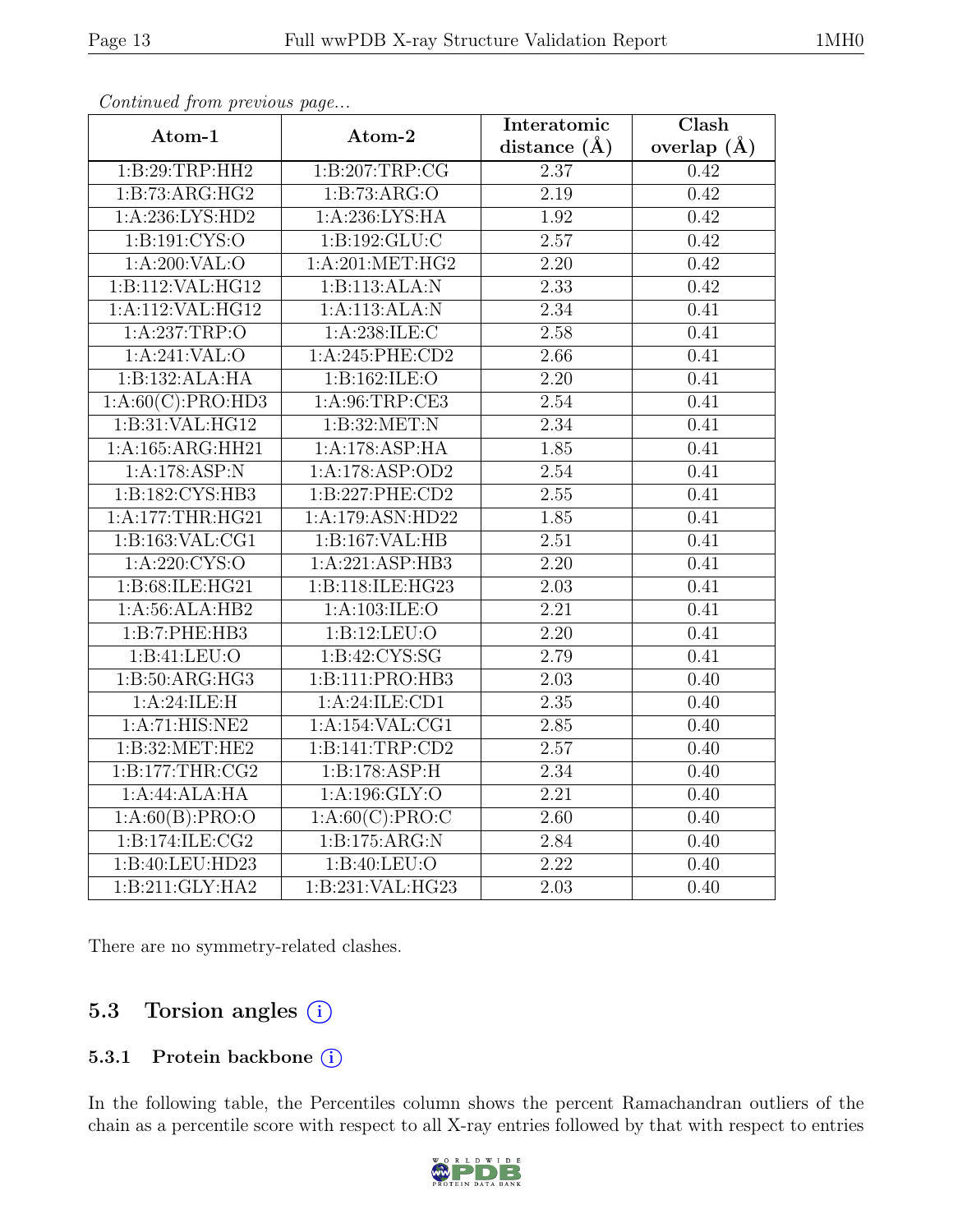of similar resolution.

The Analysed column shows the number of residues for which the backbone conformation was analysed, and the total number of residues.

| Mol | Chain | Analysed                                  | Favoured   Allowed   Outliers   Percentiles |           |            |               |
|-----|-------|-------------------------------------------|---------------------------------------------|-----------|------------|---------------|
|     |       | $271/287 (94\%)$   231 (85\%)   35 (13\%) |                                             | $5(2\%)$  | $\sqrt{8}$ | <sup>28</sup> |
|     |       | $271/287 (94\%)$   229 (84\%)   37 (14\%) |                                             | $5(2\%)$  | 8          | 28            |
| All | All   | $542/574$ (94\%)   460 (85\%)   72 (13\%) |                                             | $10(2\%)$ | 8          | 28            |

All (10) Ramachandran outliers are listed below:

| Mol | Chain | Res   | <b>Type</b> |
|-----|-------|-------|-------------|
| 1   | В     | 205   | <b>ASN</b>  |
| 1   |       | 77(A) | ALA         |
| 1   | A     | 48    | <b>SER</b>  |
| 1   | A     | 49    | <b>ASP</b>  |
| 1   | B     | 77(A) | ALA         |
| 1   | А     | 14(H) | GLU         |
| 1   | B     | 61    | <b>GLU</b>  |
| 1   | B     | 233   | $\rm{ARG}$  |
| 1   | В     | 158   | VAL         |
|     |       | 231   | VAL         |

#### 5.3.2 Protein sidechains (i)

In the following table, the Percentiles column shows the percent sidechain outliers of the chain as a percentile score with respect to all X-ray entries followed by that with respect to entries of similar resolution.

The Analysed column shows the number of residues for which the sidechain conformation was analysed, and the total number of residues.

| Mol | Chain | Analysed        |             | Rotameric   Outliers |  | Percentiles |    |  |
|-----|-------|-----------------|-------------|----------------------|--|-------------|----|--|
|     |       | $240/250(96\%)$ | $222(92\%)$ | 18 (8%)              |  | 13          | 37 |  |
|     |       | 242/250(97%)    | $222(92\%)$ | $20(8\%)$            |  | 11          | 32 |  |
| All | All   | $482/500(96\%)$ | 444 (92\%)  | $38(8\%)$            |  | 12          | 34 |  |

All (38) residues with a non-rotameric sidechain are listed below:

| Mol | Chain | Res | ype |
|-----|-------|-----|-----|
|     |       |     |     |
|     |       |     |     |

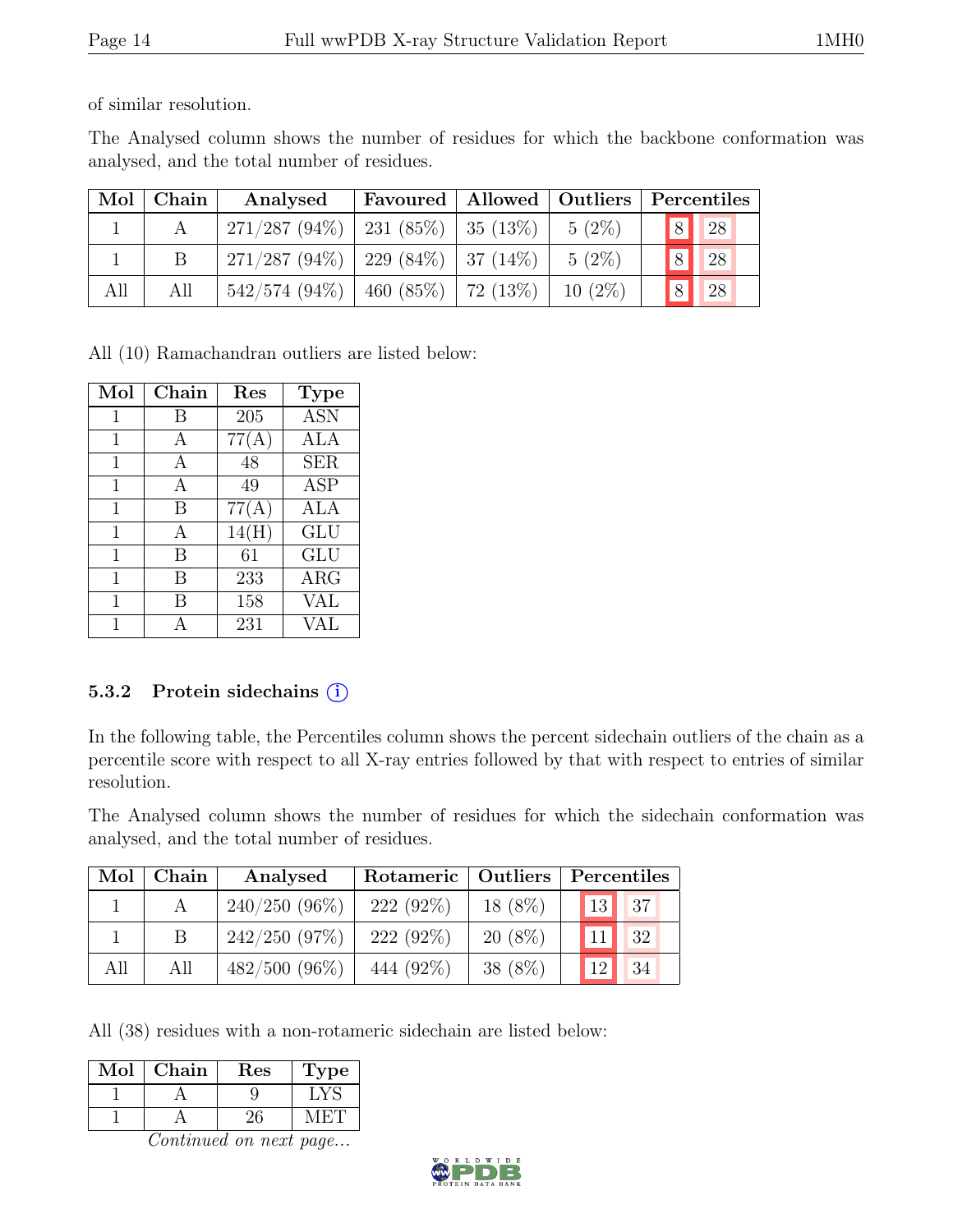| Mol            | $\overline{\text{Chain}}$           | Res                 | $\overline{\mathrm{T}}$ ype |
|----------------|-------------------------------------|---------------------|-----------------------------|
| $\mathbf{1}$   | $\boldsymbol{A}$                    | 39                  | GLU                         |
| $\mathbf 1$    | $\overline{A}$                      | 41                  | LEU                         |
| $\mathbf{1}$   | $\overline{A}$                      | 46                  | LEU                         |
| $\mathbf{1}$   | $\overline{A}$                      | 48                  | <b>SER</b>                  |
| $\overline{1}$ |                                     | $\overline{62}$     | $\overline{\mathrm{ASN}}$   |
| $\mathbf{1}$   | $\frac{A}{A}$                       | 66                  | VAL                         |
| $\overline{1}$ | $\frac{\overline{A}}{\overline{A}}$ | 93                  | ARG                         |
| $\overline{1}$ |                                     | 110                 | <b>LYS</b>                  |
| $\mathbf{1}$   | $\frac{\overline{A}}{\overline{A}}$ | $\overline{129(C)}$ | LEU                         |
| $\overline{1}$ |                                     | 130                 | LEU                         |
| $\overline{1}$ |                                     | 151                 | GLN                         |
| $\overline{1}$ | $\frac{\overline{A}}{\overline{A}}$ | $178\,$             | $\overline{\text{ASP}}$     |
| $\mathbf{1}$   |                                     | 182                 | $\overline{\text{CYS}}$     |
| $\mathbf{1}$   | $\frac{A}{A}$                       | 205                 | ASN                         |
| $\overline{1}$ | $\overline{A}$                      | 236                 | $\overline{\text{LYS}}$     |
| $\mathbf{1}$   | $\overline{A}$                      | 244                 | GLN                         |
| $\overline{1}$ | $\overline{\mathbf{B}}$             | $\overline{6}$      | LEU                         |
| $\overline{1}$ | $\overline{\mathbf{B}}$             | $39\,$              | <b>GLU</b>                  |
| $\mathbf 1$    | $\overline{\text{B}}$               | $\overline{41}$     | LEU                         |
| $\mathbf{1}$   | $\overline{\mathbf{B}}$             | 46                  | LEU                         |
| $\overline{1}$ | $\overline{\mathrm{B}}$             | 62                  | <b>ASN</b>                  |
| $\overline{1}$ | $\overline{\mathbf{B}}$             | $\overline{75}$     | $\overline{\text{ARG}}$     |
| $\mathbf{1}$   | $\overline{\mathbf{B}}$             | 81                  | <b>LYS</b>                  |
| $\overline{1}$ | $\overline{\mathrm{B}}$             | $\overline{110}$    | $\overline{\text{LYS}}$     |
| $\mathbf{1}$   | $\overline{\mathbf{B}}$             | 129(C)              | LEU                         |
| $\mathbf{1}$   | $\overline{\mathrm{B}}$             | $130\,$             | $\overline{\text{LEU}}$     |
| $\overline{1}$ | $\overline{\mathbf{B}}$             | $\overline{151}$    | $\overline{\text{GLN}}$     |
| $\mathbf 1$    | $\bar{\text{B}}$                    | 164                 | $\overline{\text{GLU}}$     |
| $\overline{1}$ | $\overline{\mathrm{B}}$             | 182                 | $\overline{\text{CYS}}$     |
| 1              | Β                                   | 189                 | ASP                         |
| 1              | Β                                   | 198                 | <b>PRO</b>                  |
| $\mathbf 1$    | $\overline{\mathrm{B}}$             | 210                 | MET                         |
| 1              | Β                                   | 221(A)              | $\rm{ARG}$                  |
| 1              | $\overline{\mathrm{B}}$             | 236                 | $\overline{\mathrm{LYS}}$   |
| 1              | Β                                   | 241                 | VAL                         |
| $\mathbf 1$    | $\overline{\mathrm{B}}$             | 244                 | $\overline{\text{GLN}}$     |

Continued from previous page...

Sometimes sidechains can be flipped to improve hydrogen bonding and reduce clashes. All (12) such sidechains are listed below:

| $\operatorname{Mol}$ | Chain | $\operatorname{Res}% \left( \mathcal{N}\right) \equiv\operatorname{Res}(\mathcal{N}_{0},\mathcal{N}_{0})$ | Lype                      |
|----------------------|-------|-----------------------------------------------------------------------------------------------------------|---------------------------|
|                      |       |                                                                                                           | $\mathbf{G}$ $\mathbf{N}$ |
|                      |       |                                                                                                           |                           |

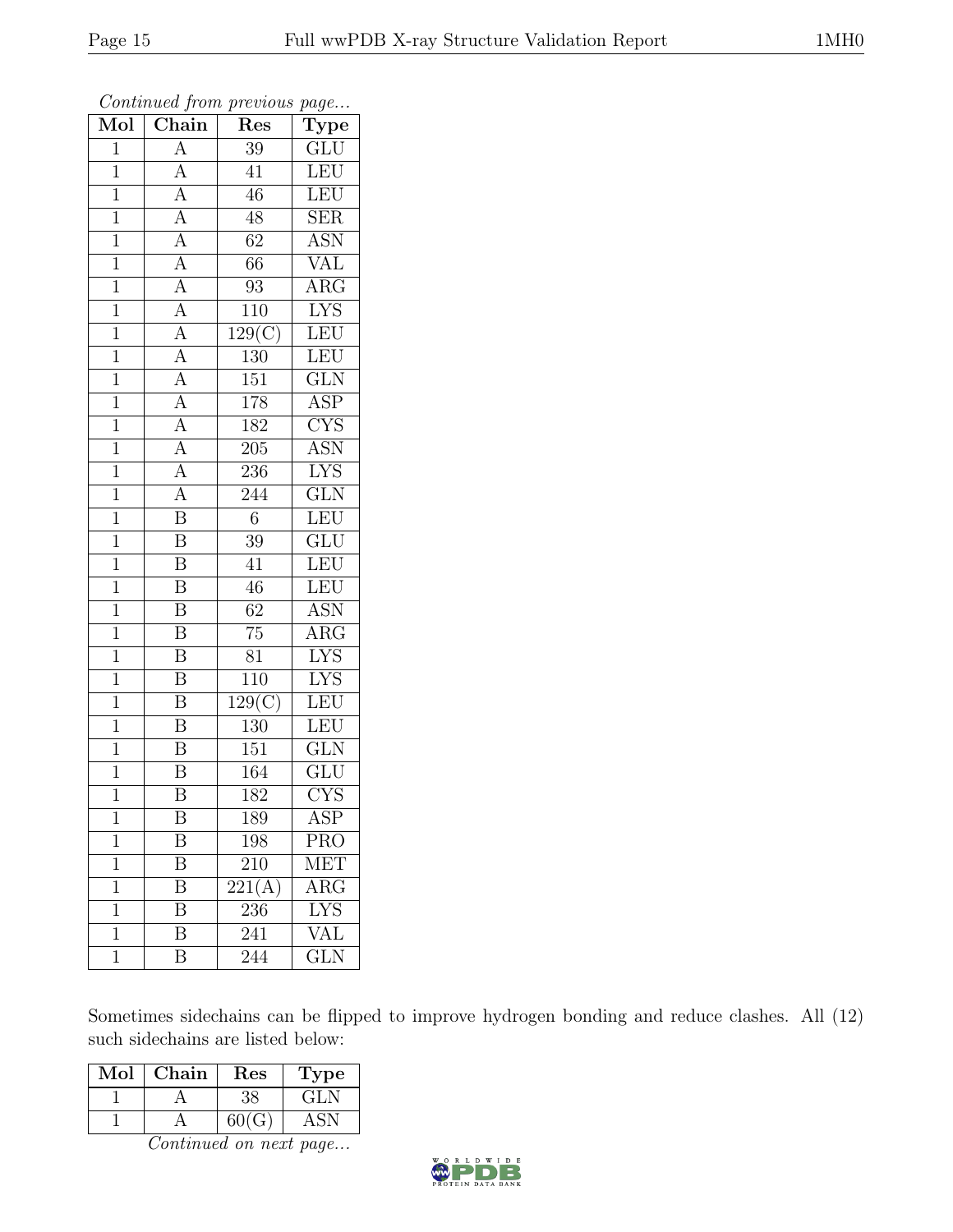| Mol          | ${\rm Chain}$ | Res | <b>Type</b>  |
|--------------|---------------|-----|--------------|
| 1            | А             | 62  | <b>ASN</b>   |
| 1            | А             | 143 | <b>ASN</b>   |
| $\mathbf{1}$ | А             | 159 | <b>ASN</b>   |
| $\mathbf 1$  | А             | 179 | <b>ASN</b>   |
| 1            | А             | 244 | <b>GLN</b>   |
| $\mathbf{1}$ | В             | 62  | <b>ASN</b>   |
| 1            | В             | 95  | <b>ASN</b>   |
| 1            | В             | 159 | <b>ASN</b>   |
| 1            | В             | 239 | <b>GLN</b>   |
|              | В             | 244 | $_{\rm GLN}$ |

#### 5.3.3 RNA  $(i)$

There are no RNA molecules in this entry.

### 5.4 Non-standard residues in protein, DNA, RNA chains (i)

There are no non-standard protein/DNA/RNA residues in this entry.

#### 5.5 Carbohydrates (i)

There are no monosaccharides in this entry.

### 5.6 Ligand geometry  $(i)$

2 ligands are modelled in this entry.

In the following table, the Counts columns list the number of bonds (or angles) for which Mogul statistics could be retrieved, the number of bonds (or angles) that are observed in the model and the number of bonds (or angles) that are defined in the Chemical Component Dictionary. The Link column lists molecule types, if any, to which the group is linked. The Z score for a bond length (or angle) is the number of standard deviations the observed value is removed from the expected value. A bond length (or angle) with  $|Z| > 2$  is considered an outlier worth inspection. RMSZ is the root-mean-square of all Z scores of the bond lengths (or angles).

|            |                          | Link |  | Bond lengths |      |             | Bond angles |             |         |
|------------|--------------------------|------|--|--------------|------|-------------|-------------|-------------|---------|
|            | Mol   Type   Chain   Res |      |  | Counts       | RMSZ | # $ Z  > 2$ | Counts      | RMSZ        | Z   > 2 |
| <b>NAG</b> |                          | 600  |  | 14, 14, 15   | 2.25 | 6(42%)      | 17,19,21    | 1.38        | 2(11%)  |
| <b>NAG</b> |                          | 700  |  | 14, 14, 15   | 2.12 | 6(42%)      | 17, 19, 21  | $00 \ldots$ | (5%)    |

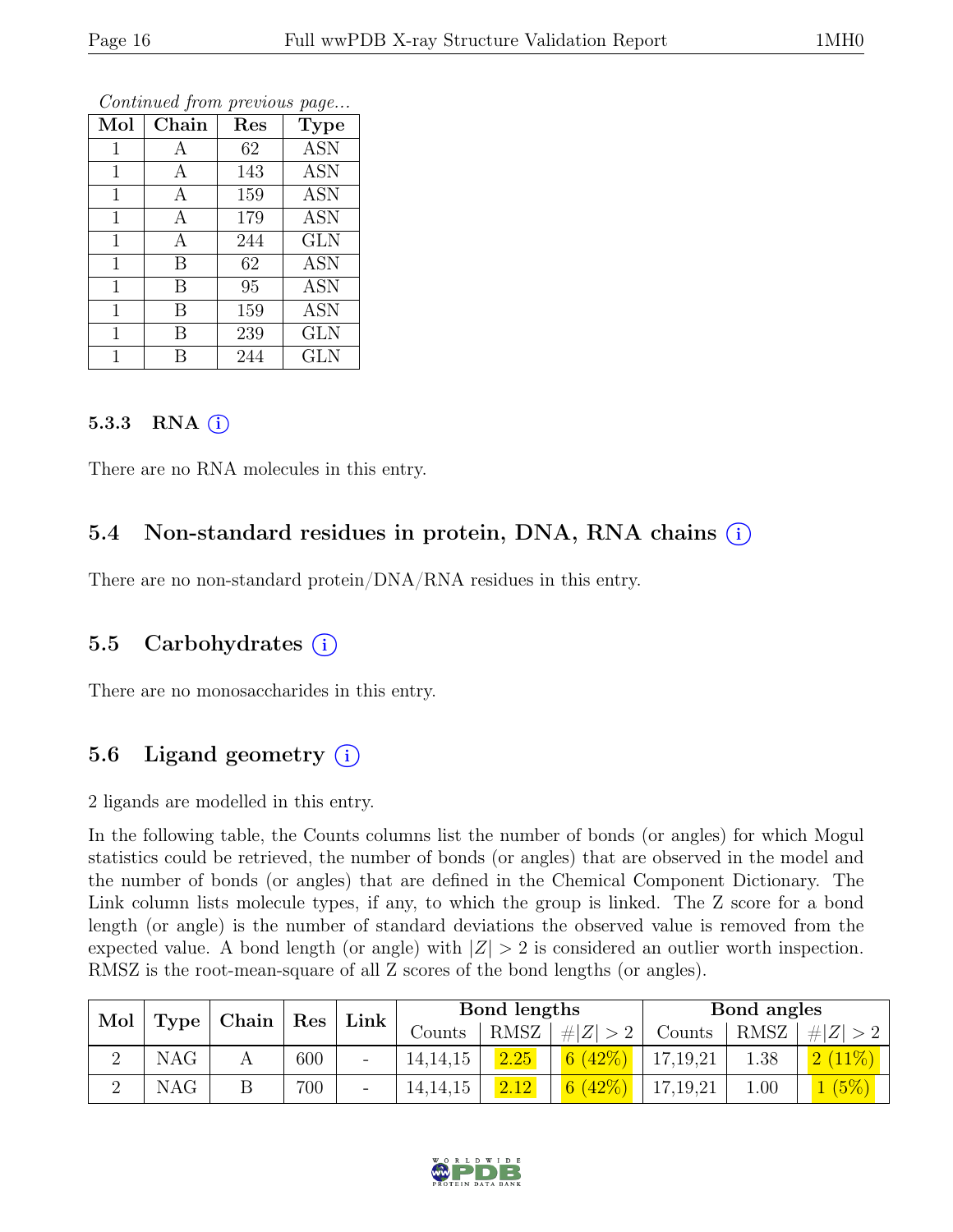In the following table, the Chirals column lists the number of chiral outliers, the number of chiral centers analysed, the number of these observed in the model and the number defined in the Chemical Component Dictionary. Similar counts are reported in the Torsion and Rings columns. '-' means no outliers of that kind were identified.

|            |     |                          | Mol   Type   Chain   Res   Link   Chirals   Torsions   Rings |  |
|------------|-----|--------------------------|--------------------------------------------------------------|--|
| NAG        | 600 | <b>Contract Contract</b> | $1/6/23/26$ 0/1/1/1                                          |  |
| <b>NAG</b> | 700 | $\overline{\phantom{a}}$ | $2/6/23/26$   $0/1/1/1$                                      |  |

| Mol            | Chain | Res | <b>Type</b> | $\rm{Atoms}$ | Z       | Observed(A) | Ideal(A) |
|----------------|-------|-----|-------------|--------------|---------|-------------|----------|
| $\overline{2}$ | А     | 600 | <b>NAG</b>  | $C1-C2$      | 3.84    | 1.58        | 1.52     |
| $\overline{2}$ | B     | 700 | <b>NAG</b>  | $C1-C2$      | 3.73    | 1.57        | 1.52     |
| $\overline{2}$ | A     | 600 | <b>NAG</b>  | $O7-C7$      | $-3.69$ | 1.14        | 1.23     |
| $\overline{2}$ | A     | 600 | <b>NAG</b>  | $C4-C5$      | 3.38    | 1.60        | 1.53     |
| $\overline{2}$ | Β     | 700 | <b>NAG</b>  | $O7-C7$      | $-3.38$ | 1.15        | 1.23     |
| $\overline{2}$ | Β     | 700 | <b>NAG</b>  | $C4-C5$      | 3.34    | 1.60        | 1.53     |
| $\overline{2}$ | A     | 600 | <b>NAG</b>  | $O5-C5$      | 3.19    | 1.49        | 1.43     |
| $\overline{2}$ | Β     | 700 | <b>NAG</b>  | $O5-C5$      | 3.17    | 1.49        | 1.43     |
| $\overline{2}$ | A     | 600 | <b>NAG</b>  | $C3-C2$      | 2.85    | 1.58        | 1.52     |
| $\overline{2}$ | Β     | 700 | <b>NAG</b>  | $C3-C2$      | 2.50    | 1.57        | 1.52     |
| $\overline{2}$ | A     | 600 | <b>NAG</b>  | $C8-C7$      | $-2.20$ | 1.46        | 1.50     |
| $\overline{2}$ | Β     | 700 | NAG         | C8-C7        | $-2.16$ | 1.46        | 1.50     |

All (12) bond length outliers are listed below:

All (3) bond angle outliers are listed below:

| Mol | Chain |     | $\vert$ Res $\vert$ Type | Atoms                                          |         | Observed $(°)$ | Ideal $(^\circ)$ |
|-----|-------|-----|--------------------------|------------------------------------------------|---------|----------------|------------------|
|     |       | 600 | NAG                      | $C2-N2-C7$                                     | 3.63    | 128.08         | 122.90           |
|     |       | 700 | NAG                      | C4-C3-C2                                       | $-2.58$ | 107.23         | 111 02           |
|     |       | 600 | NAG                      | C <sub>4</sub> -C <sub>3</sub> -C <sub>2</sub> | $-2.17$ | 107.84         | 111.02           |

There are no chirality outliers.

All (6) torsion outliers are listed below:

| Mol                         | Chain        | $\operatorname{Res}% \left( \mathcal{N}\right) \equiv\operatorname{Res}(\mathcal{N}_{0})\cap\mathcal{N}_{1}$ | <b>Type</b> | Atoms                     |
|-----------------------------|--------------|--------------------------------------------------------------------------------------------------------------|-------------|---------------------------|
| 2                           | А            | 600                                                                                                          | <b>NAG</b>  | $C1-C2-N2-C7$             |
| $\mathcal{D}_{\mathcal{L}}$ | $\mathsf{A}$ | 600                                                                                                          | <b>NAG</b>  | O5-C5-C6-O6               |
| 2                           | $\mathsf{A}$ | 600                                                                                                          | <b>NAG</b>  | $C4-C5-C6-O6$             |
| $\mathcal{D}_{\mathcal{L}}$ | R            | 700                                                                                                          | <b>NAG</b>  | O5-C5-C6-O6               |
| $\mathcal{D}_{\mathcal{L}}$ | R            | 700                                                                                                          | NAG         | $\overline{C4-C5-C6}$ -O6 |
| $\mathcal{D}_{\mathcal{L}}$ | Д            | 600                                                                                                          | <b>NAG</b>  | C3-C2-N2-C7               |

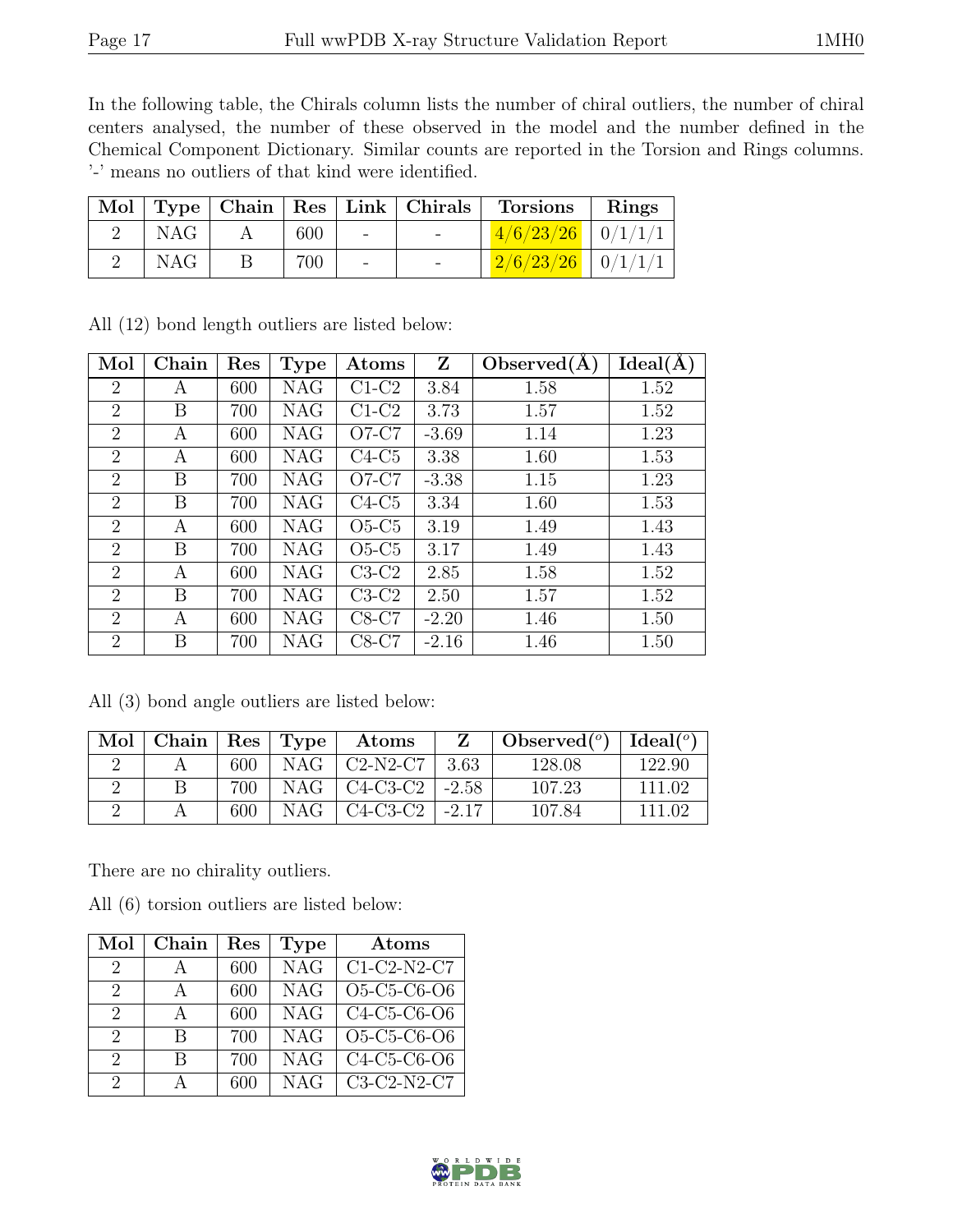There are no ring outliers.

1 monomer is involved in 3 short contacts:

|  |             | Mol   Chain   Res   Type   Clashes   Symm-Clashes |
|--|-------------|---------------------------------------------------|
|  | $600$   NAG |                                                   |

# 5.7 Other polymers (i)

There are no such residues in this entry.

### 5.8 Polymer linkage issues (i)

There are no chain breaks in this entry.

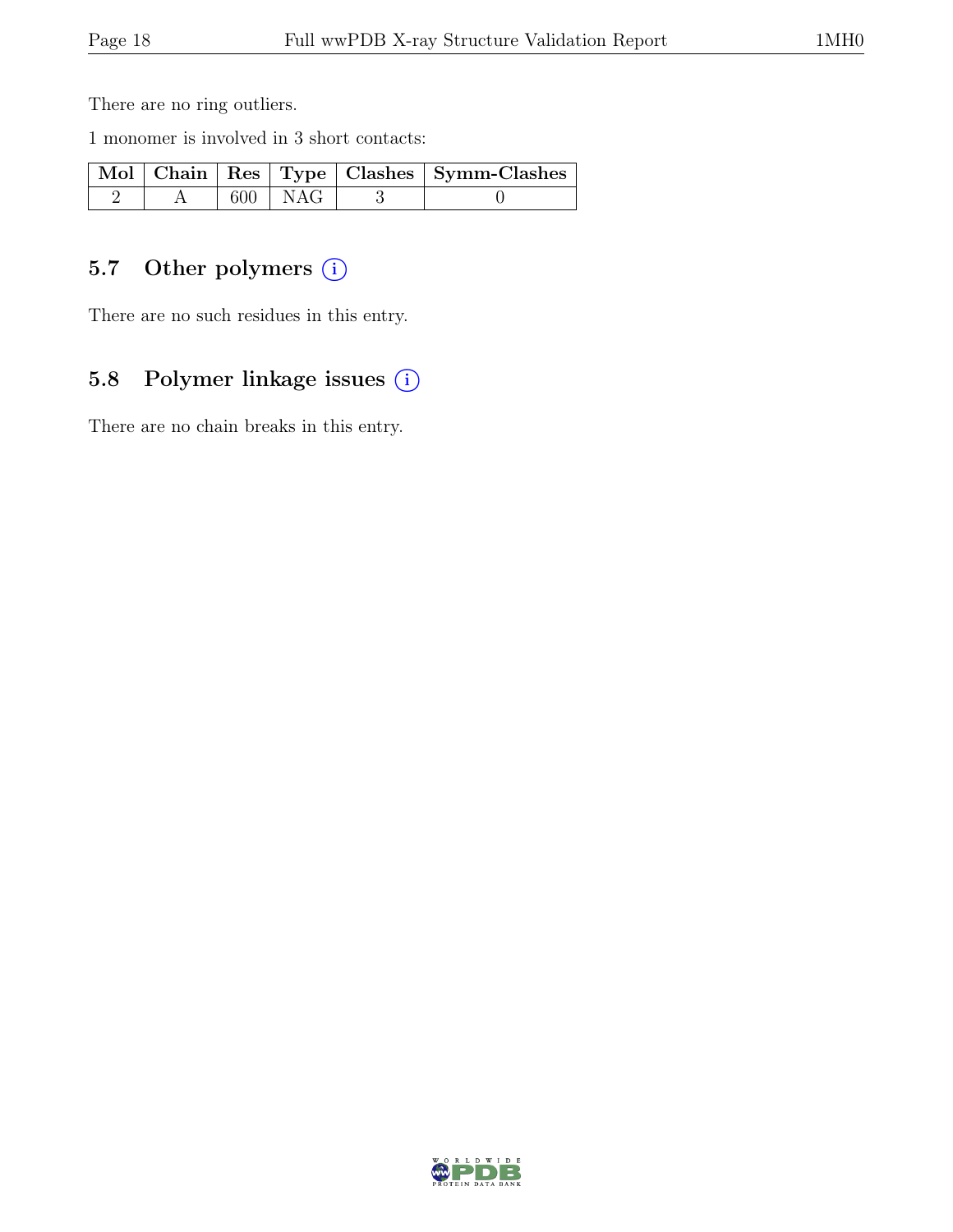# 6 Fit of model and data  $(i)$

# 6.1 Protein, DNA and RNA chains  $(i)$

In the following table, the column labelled ' $\#\text{RSRZ}>2$ ' contains the number (and percentage) of RSRZ outliers, followed by percent RSRZ outliers for the chain as percentile scores relative to all X-ray entries and entries of similar resolution. The OWAB column contains the minimum, median,  $95<sup>th</sup>$  percentile and maximum values of the occupancy-weighted average B-factor per residue. The column labelled 'Q< 0.9' lists the number of (and percentage) of residues with an average occupancy less than 0.9.

| Mol | Chain | Analysed        | ${ <\hspace{-1.5pt}{\mathrm{RSRZ}} \hspace{-1.5pt}>}$ | $\#\text{RSRZ}\!\!>\!\!2$ |                 | $OWAB(A^2)$    | $\rm Q\textcolor{black}{<}0.9$ |
|-----|-------|-----------------|-------------------------------------------------------|---------------------------|-----------------|----------------|--------------------------------|
|     |       | $277/287(96\%)$ | $-0.12$                                               | $6(2\%)$ 62               | $\triangle 152$ | 18, 38, 55, 79 |                                |
|     |       | $277/287(96\%)$ | $-0.15$                                               | $3(1\%)$ 80 75            |                 | 10, 36, 56, 84 |                                |
| All | All   | $554/574(96\%)$ | $-0.13$                                               | $9(1\%)$ 72 66            |                 | 10, 37, 55, 84 |                                |

All (9) RSRZ outliers are listed below:

| Mol | Chain | $\operatorname{Res}% \left( \mathcal{N}\right) \equiv\operatorname{Res}(\mathcal{N}_{0},\mathcal{N}_{0})$ | <b>Type</b> | <b>RSRZ</b> |
|-----|-------|-----------------------------------------------------------------------------------------------------------|-------------|-------------|
| 1   | В     | 245                                                                                                       | <b>PHE</b>  | 2.8         |
| 1   |       | 147                                                                                                       | <b>THR</b>  | 2.7         |
| 1   | А     | 244                                                                                                       | <b>GLN</b>  | 2.7         |
| 1   | А     | 186(C)                                                                                                    | <b>GLY</b>  | 2.4         |
| 1   | А     | 245                                                                                                       | PHE         | 2.3         |
| 1   | А     | 45                                                                                                        | <b>SER</b>  | 2.2         |
| 1   | В     | 147                                                                                                       | <b>THR</b>  | 2.2         |
| 1   | А     | 44                                                                                                        | <b>ALA</b>  | 2.2         |
| 1   |       | F.                                                                                                        | ${\rm ASP}$ | 2.0         |

### 6.2 Non-standard residues in protein, DNA, RNA chains  $(i)$

There are no non-standard protein/DNA/RNA residues in this entry.

### 6.3 Carbohydrates (i)

There are no monosaccharides in this entry.

### 6.4 Ligands  $(i)$

In the following table, the Atoms column lists the number of modelled atoms in the group and the number defined in the chemical component dictionary. The B-factors column lists the minimum,